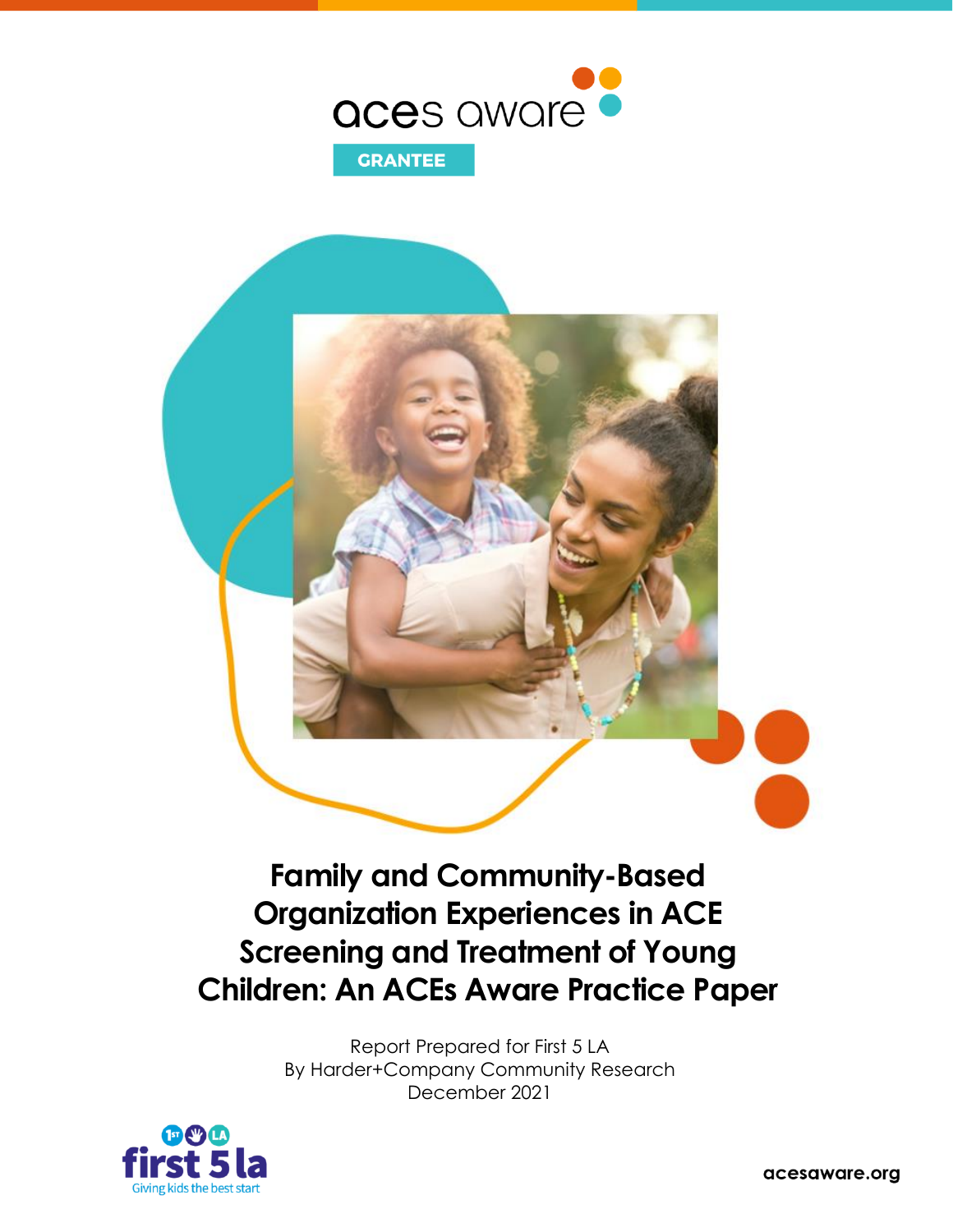

## **Table of Contents**

| Community-Based Organization Experience in ACE Screening and |  |
|--------------------------------------------------------------|--|
|                                                              |  |
|                                                              |  |
|                                                              |  |
| .30                                                          |  |
|                                                              |  |

This paper was produced with grant funding support from the California ACEs Aware initiative, a first-in-the-nation effort to screen children and adults for Adverse Childhood Experiences (ACEs) in primary care, and to treat the impacts of toxic stress with trauma-informed care. The bold goal of this initiative is to reduce ACEs and toxic stress by half in one generation. For more information, visit the [ACEs Aware website.](https://www.acesaware.org/)

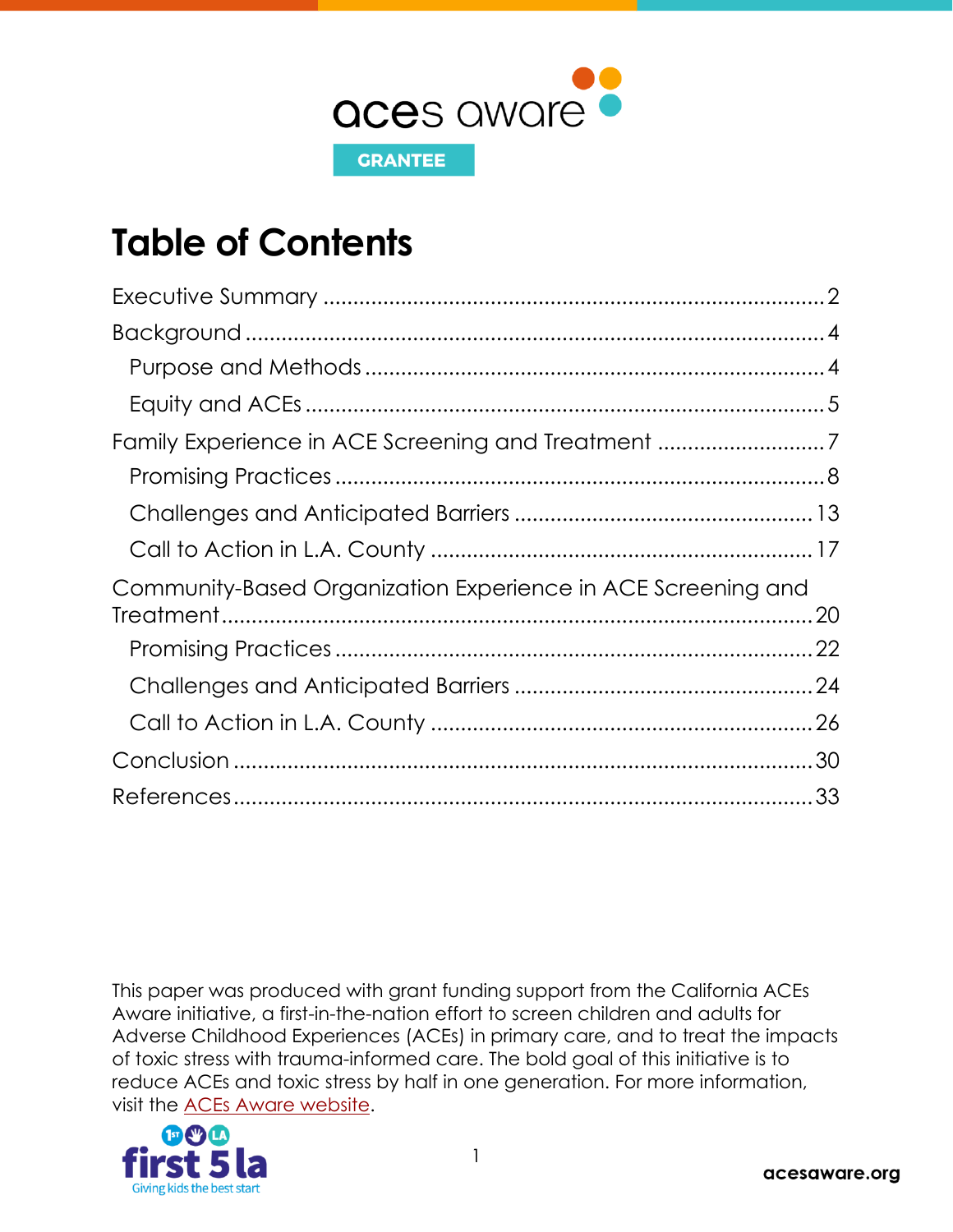

## <span id="page-2-0"></span>**Executive Summary**

### **Background**

ACEs Aware offers health care providers training, screening tools, clinical protocols and payment for screening for Adverse Childhood Experiences (ACEs). ACEs refer to the 10 traumatic categories experienced in childhood that were evaluated in the landmark 1998 Centers for Disease Control and Prevention (CDC) and Kaiser Permanente study. <sup>i</sup> Screening for ACEs, assessing for toxic stress and responding with community-defined practices and evidence-based interventions can significantly improve the health and wellbeing of individuals and families. In January 2020, First 5 LA and its joint applicants, the American Academy of Pediatrics – California Chapter 2 and the Los Angeles County Department of Mental Health-UCLA Prevention Center of Excellence, were awarded a Provider Engagement grant to promote the ACEs Aware initiative in Los Angeles (L.A.) County. This report expands on existing best practices around ACE screening, with a focus on the **family and local CBO experiences**, to inform large-scale systems change of incorporating ACE screening into systems of care for children and families in L.A. County and other similar jurisdictions.

### **Key Findings**

**Family Experience.** The literature reviewed and content experts, providers, and families interviewed provided examples of successful integration of familycentered ACE screenings into family health care. These include the use of trauma-informed anticipatory guidance, the validation of family strengths in addition to ACEs, a two-generation approach to care, the implementation of care coordination practices, alignment of ACE screening with other screenings and well-child visits and the implementation of anonymous screening processes. Despite some early success integrating ACE screening into family health care while prioritizing the family experience, challenges still exist. Common challenges include addressing the psychological and emotional toll of ACE screening; mitigating the effects of stigma; ensuring linguistic and cultural considerations; implementing power sharing; countering the system complexity and geographical expanse of L.A. County; and addressing challenges with informed consent and privacy.

**Community-Based Organization Experience.** Establishing a family-centered, trauma-informed Network of Care (NoC) with effective and efficient referral pathways and care coordination is essential for treating ACEs. Content experts

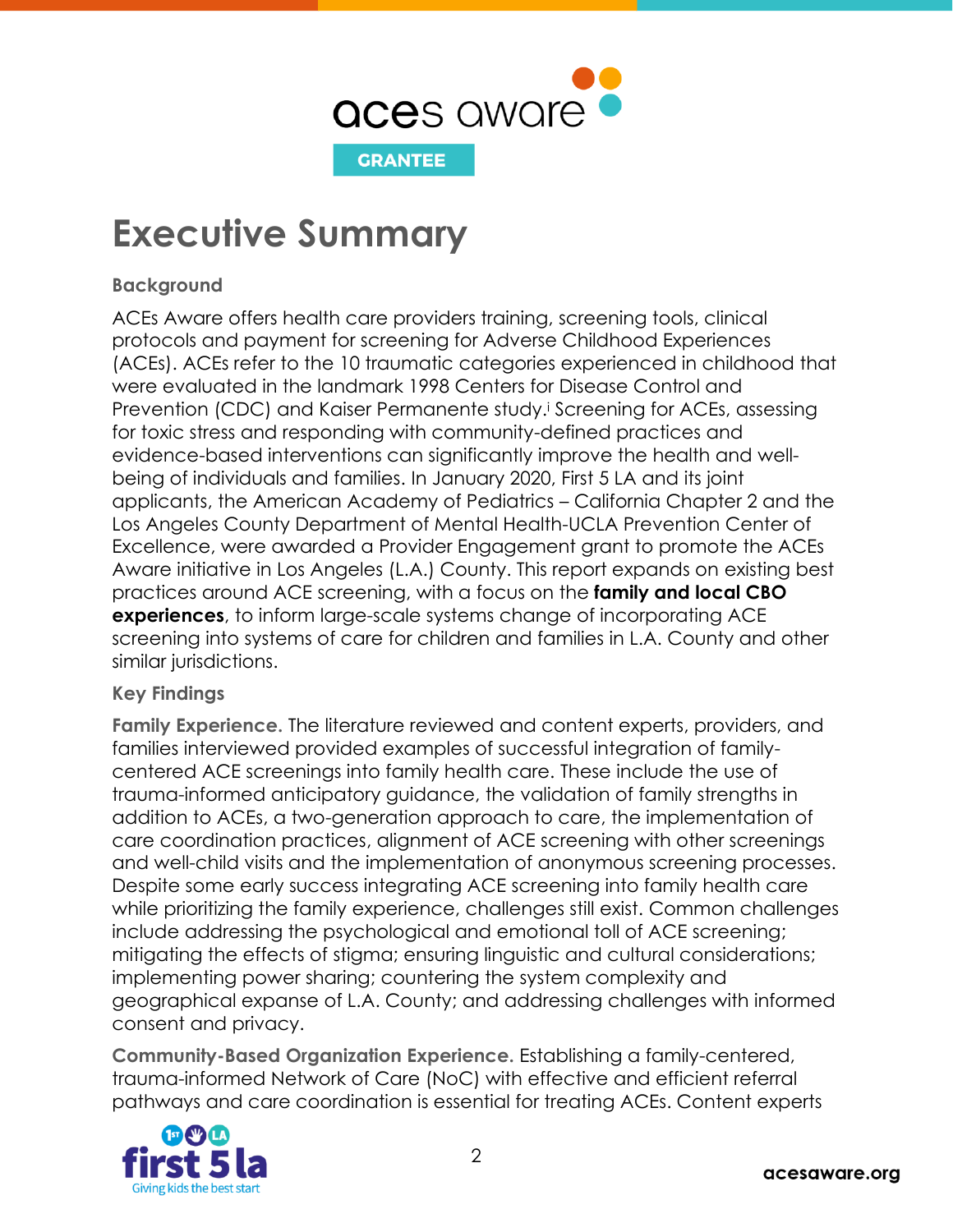

and parents reflected on areas where they have seen success in establishing cross-sector referral pathways and improving care coordination, including being intentional during the planning stages of implementation, being responsive to families' needs, promoting active communication between health care providers and CBOs, and establishing efficient and effective information-sharing infrastructures. Although much enthusiasm surrounds building a family-centered NoC in L.A. County, various challenges exist that should be considered as clinicians and providers work to strengthen referral processes and cross-sector relationship building with families and organizations. Common barriers include the various technology platforms used across L.A. County and their missing interoperability; the lack of shared culture, values, and language among systems of care; the limited number of resources; and limitations on who can be reimbursed for screening and follow-up services.

### **Call to Action**

The following are call to action items for state and county systems, health plans and other family- and child-serving providers as L.A. County works to incorporate ACE screening and treatment into family-centered systems of care.

### **High-Quality Supports**

- Normalize screenings in practice to mitigate stigma experienced by families.
- Consider cultural congruence and address implicit biases between health care providers and patients.
- Take a family-centered, shared decision-making approach to interacting with families that is strengths-based.

### **Aligning Systems**

- Start with education and preparation to build relationships and shared expectations between organizations.
- Ensure cross-sector partners develop a shared language and understanding of the framing of ACEs in a historical and systems context, rather than as an individual experience.
- Create an accessible and interoperable referral infrastructure that integrates into electronic health records and other data systems.

### **Improved Access**

- Build resource hubs where multiple services can be accessed at once. **Sustainable Supports**
- Grow the workforce through meaningful inclusion of doulas, peer support staff such as community health workers and others in care coordination.
- Expand access to reimbursement for screening and care planning to other providers who serve Medi-Cal patients.

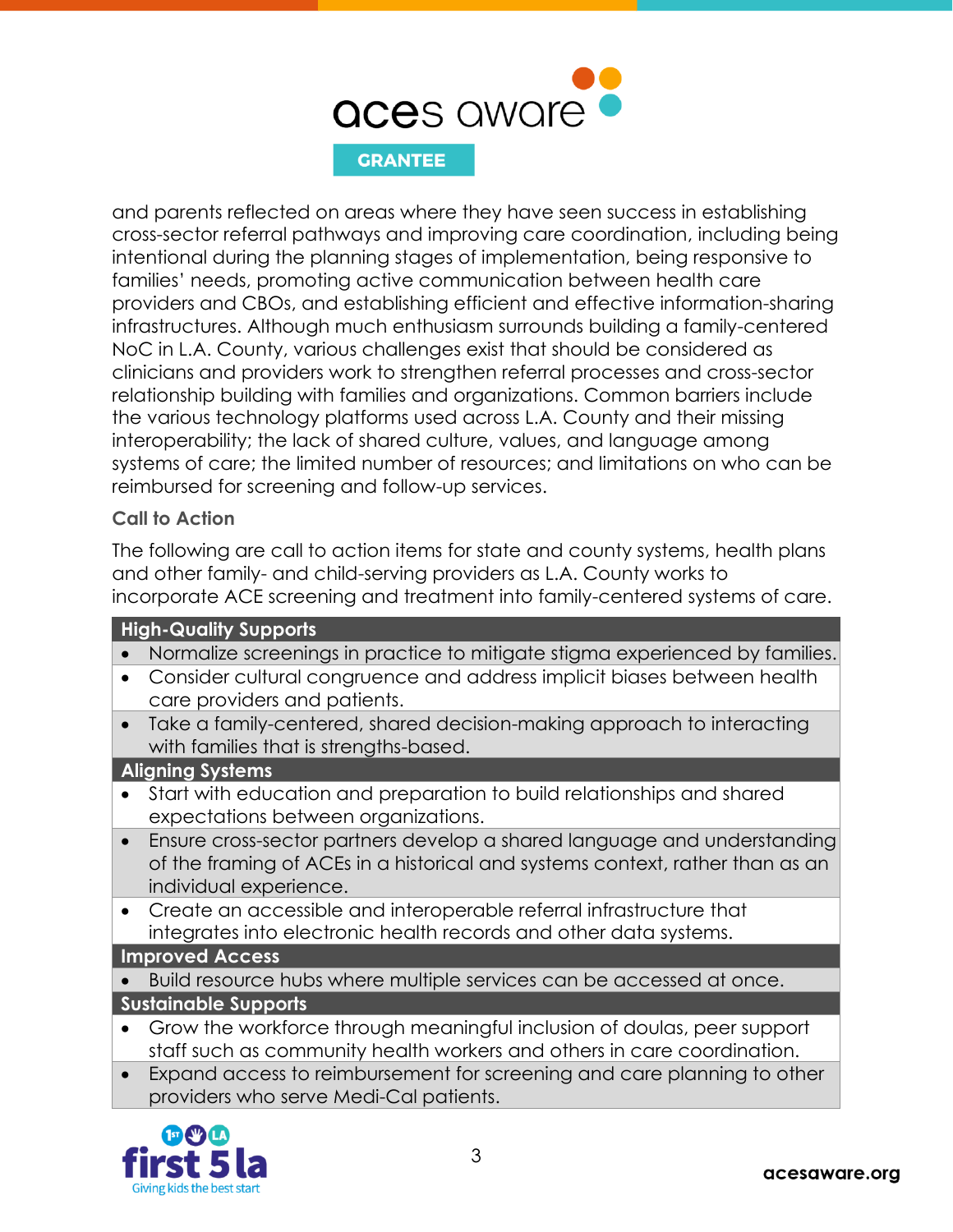

<span id="page-4-0"></span>**Background**

The ACEs Aware initiative seeks to change and save lives by helping Medi-Cal providers understand the importance of screening for Adverse Childhood Experiences (ACEs) and training them to respond with trauma-informed care. The term ACEs refers to 10 specific categories of adversity experienced by age 18 that were the focus of the 1998 CDC and Kaiser Permanente study. These categories fall into three domains: abuse (physical, emotional, or sexual), neglect (physical or emotional) and household challenges (such as growing up in a household with incarceration, mental illness, substance use, or instability due to parental separation/divorce, or intimate partner violence). ACEs Aware offers Medi-Cal providers training, screening tools, clinical protocols, and payment for screening children and adults for ACEs. By screening for ACEs, responding with evidence-based interventions and community-defined practices, and implementing trauma-informed care, we can significantly improve the health and well-being of individuals and families.

In January 2020, the Office of the California Surgeon General and the California Department of Health Care Services (DHCS) released a Request for Proposals to fund organizations to help extend the reach and impact of this initiative to Medi-Cal beneficiaries through provider trainings and reimbursement. First 5 LA and its joint applicants, the American Academy of Pediatrics – California Chapter 2 (AAP-CA2) and the Los Angeles County Department of Mental Health and UCLA Prevention Center of Excellence (DMH + UCLA COE), were awarded a Provider Engagement grant. Specifically, First 5 LA partnered with key stakeholders in L.A. County to implement three provider engagement activities:

1) [Peer-to-Peer Learning sessions](https://www.first5la.org/wp-content/uploads/2021/08/F5LA-ACEs-Aware-Proceedings-Report-P2P_FINAL.pdf) with primary care physicians and other health providers;

2) [Network of Care](https://www.first5la.org/wp-content/uploads/2021/08/F5LA-ACEs-Aware-Proceedings-Report-NoC_FINAL_6.28.21.pdf) (NoC) activities for a cross section of providers, including organizations selected as ACEs Aware planning and implementation grantees; and

3) A practice paper to inform large-scale systems change for incorporating ACE screening alignment, treatment, and referrals/care coordination.

### <span id="page-4-1"></span>**Purpose and Methods**

This report focuses on the **family and CBO experience** of lessons learned and best and promising practices to inform large-scale systems change of incorporating ACE screening into systems of care for children and families in L.A.

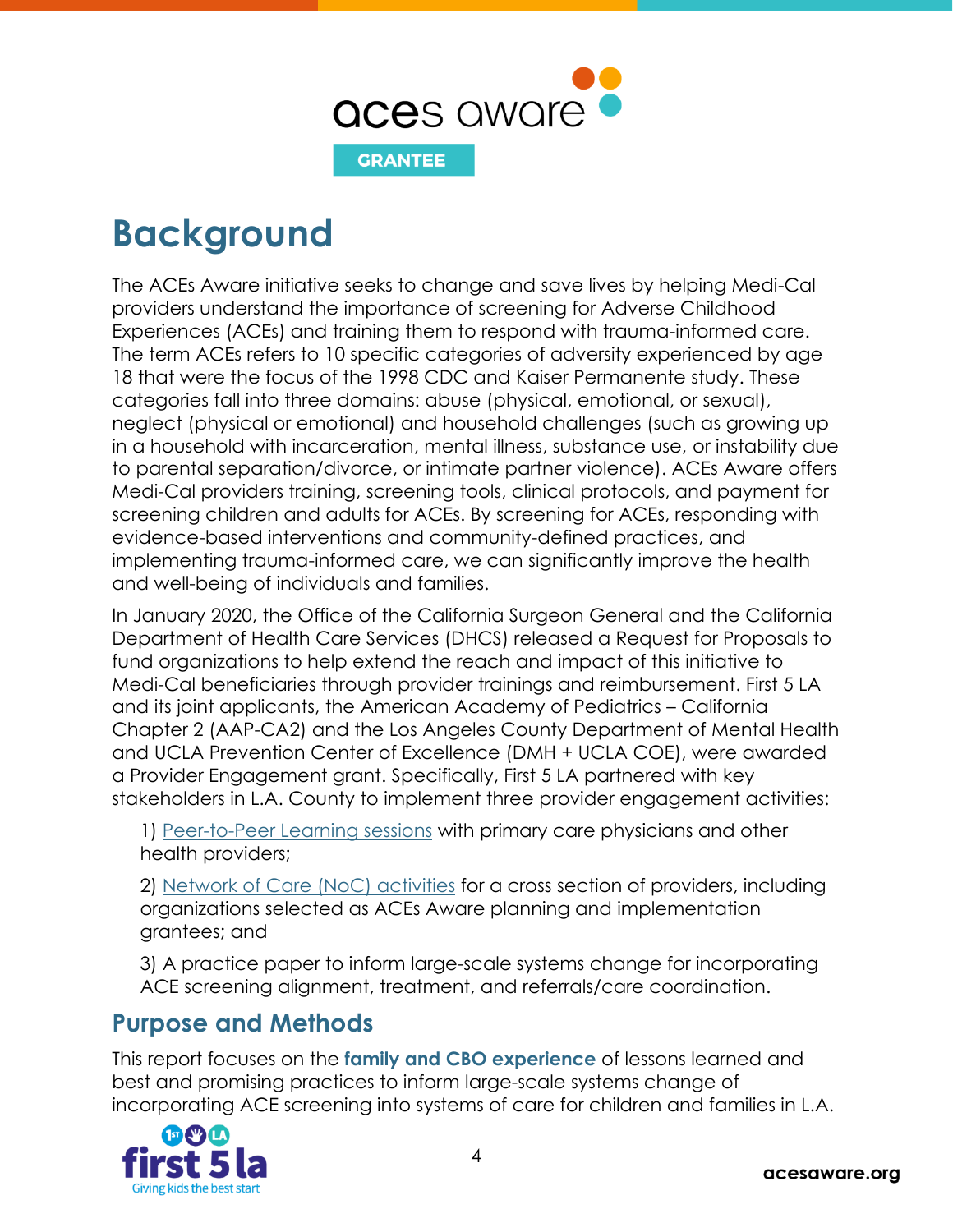

County and other similar jurisdictions. The findings of this report are intended to inform coordination with other ACEs Aware efforts across the state and complementary efforts (such as the California Advancing and Innovating Medi-Cal [CalAIM] initiative<sup>1</sup> and other changes to Medi-Cal). Understandably, screening for and treating ACEs has typically been approached with an emphasis on the health care provider perspective since ACE screenings are recommended in health care settings. However, family and CBO experiences must also be prioritized in the design of systems to provide the holistic and efficient care and support needed to treat ACEs.

"ACE screening must be tied to specific, new access to care that shifts agency and power away from the health system to beneficiaries and community-based organizations." - Alex Briscoe, Principal, The California Children's Trust

The learnings and recommendations presented in this report are based on the following data sources:

- Peer-to-Peer Learning and NoC activity session observations.
- Key informant interviews with subject matter experts representing pediatricians, managed care plans, L.A. County Department of Mental Health, L.A. County Department of Health Services, and more.
- A focus group with the Help Me Grow LA's Community and Family Engagement Council (CFEC), an advisory group of 10 parent champions who help ensure early childhood services and resources are centered around the needs of children and families.
- A literature review of the existing body of research.

### <span id="page-5-0"></span>**Equity and ACEs**

Integrating ACE screening into family health care and connecting families with a NoC cannot be discussed without considering equity. The challenges of navigating the complexity of the U.S. health care system are amplified for lowincome and marginalized families who often have less time and access to the resources and connections needed to successfully navigate systems of care for themselves and their children. The historical and ongoing pathologizing of Black, Indigenous, and other people of color (BIPOC); Lesbian, Gay, Bisexual, Transgender, Queer or Questioning, and Gender Non-Conforming (LGBTQGNC)

<sup>&</sup>lt;sup>1</sup> Led by DHCS, California Advancing and Innovating Medi-Cal (CalAIM) seeks to promote whole-person care to address many of the complex challenges California's most vulnerable populations face including houselessness, behavioral health access, complex health needs, and the growing aging population. CalAIM will enable the system of care in L.A County to approach care coordination in a new, more family-centered way.

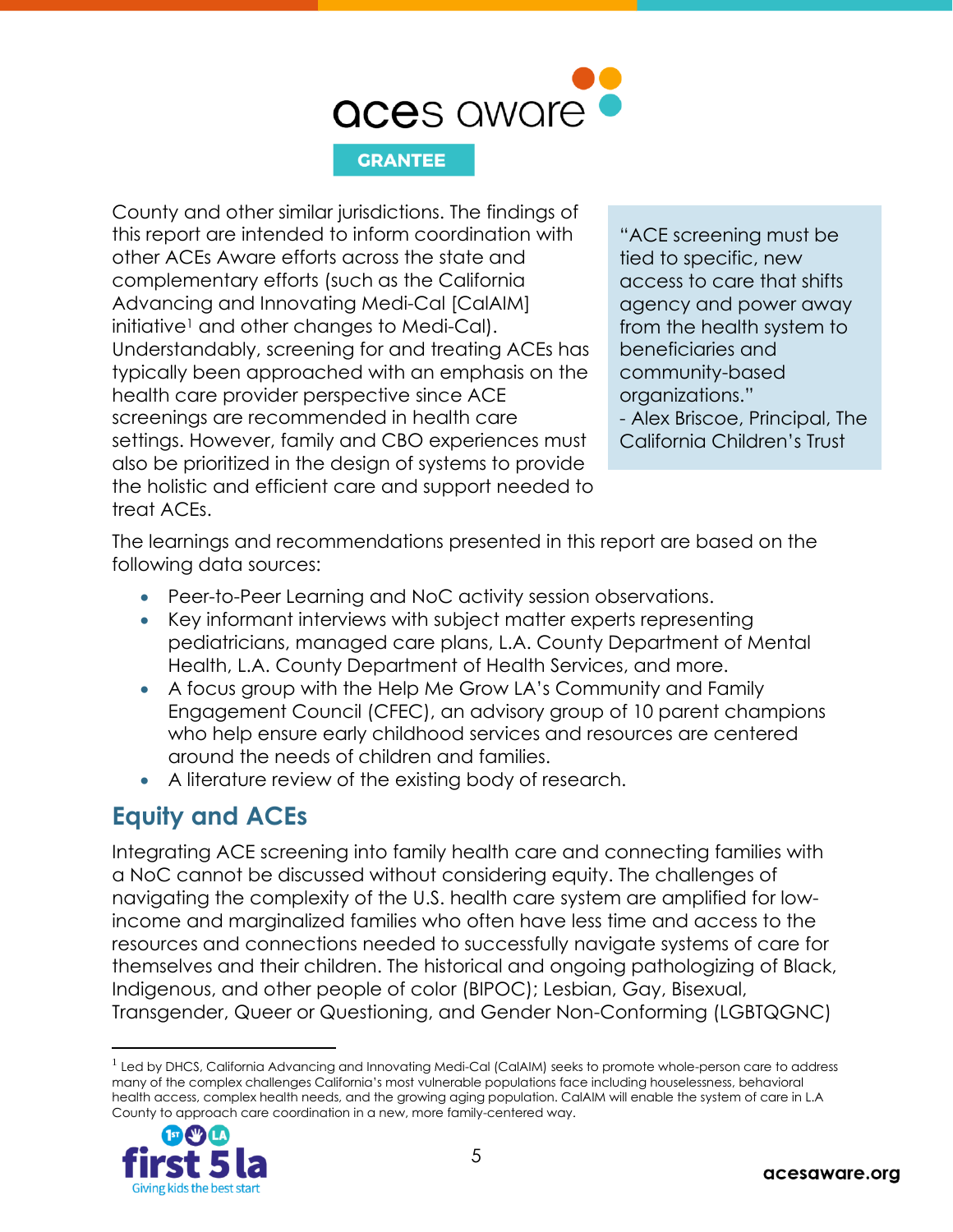

individuals; people with disabilities; and low-income people highlight the need to repair the health care system. ACEs are one example of traumatic experiences that are systemically influenced and can span generations.

The extent to which trauma-informed principles are put into practice varies within and across programs. Many of the resources for trauma-informed efforts focus on interventions for individuals and families rather than communities or systems, ignoring that traumatic experiences impact individuals, families and entire communities. Too often, individuals and communities who have experienced trauma are seen as just their trauma, without having their whole selves, identities and strengths honored.

A systems perspective of trauma prioritizes healing at the systems level and addresses the root causes of trauma that are structurally embedded in our society. To provide culturally responsive and trauma-informed care to families and communities, health care and service providers need a keen awareness of the effect of historically harmful medical practices and systemic oppression on the communities they serve, how those inequities are held in place, and what their role is in perpetuating inequities. Across all areas, health care and nonhealth care providers must understand how systemic racism has impacted and continues to impact the well-being of marginalized communities. Local CBOs can help health care providers understand the histories of, and impact of systemic racism on, the communities they both serve.

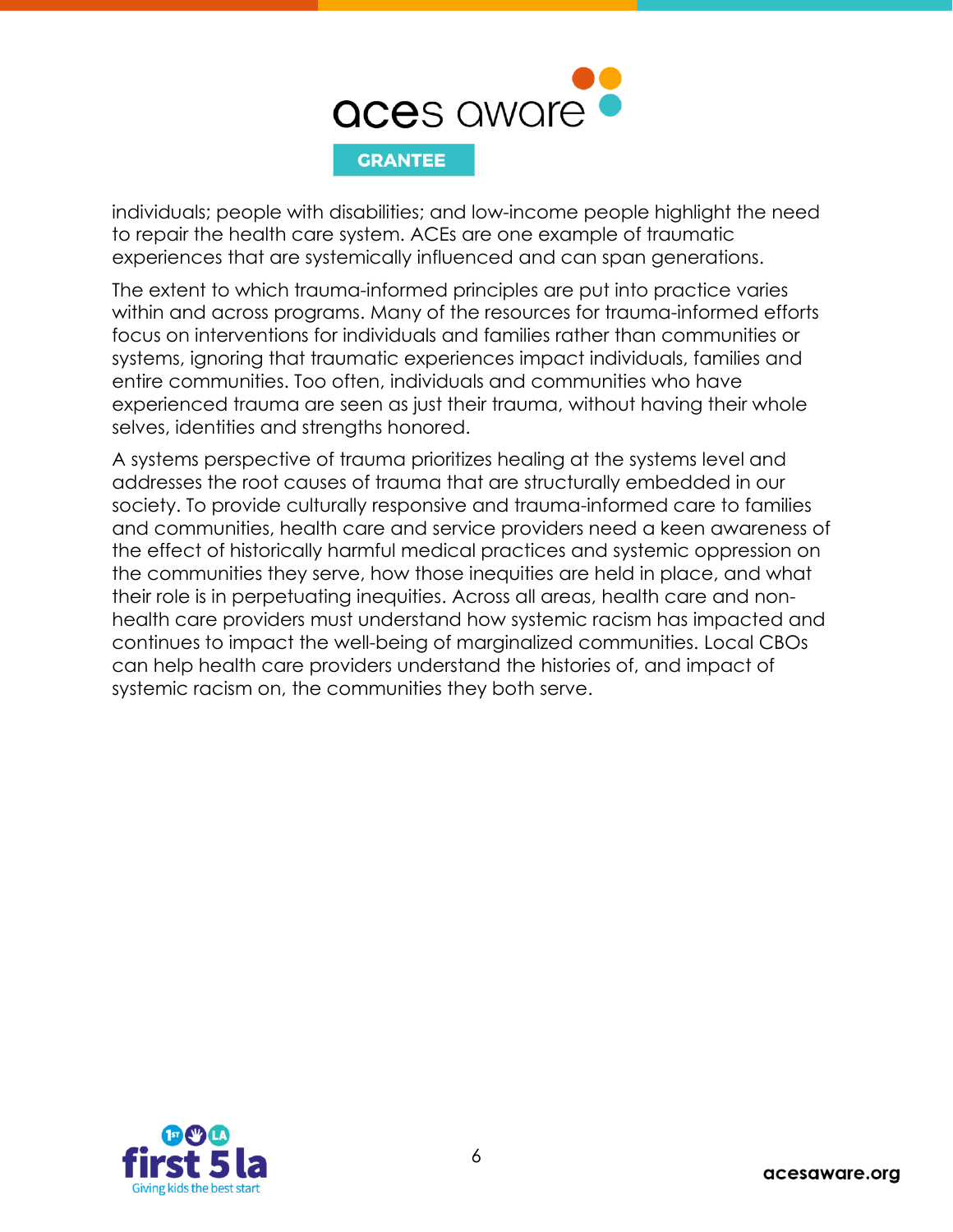

## <span id="page-7-0"></span>**Family Experience in ACE Screening and Treatment**



ACEs and toxic stress are common phenomena across communities. Data show that 62 percent of California residents have experienced at least one ACE and 16 percent have experienced four or more ACEs.<sup>ii</sup> Research demonstrates that cumulative adversity, especially when experienced during critical and sensitive periods of development, is a root cause of some of the most harmful, persistent, and expensive health challenges facing our state and the nation, including nine of the 10 leading causes of death in the United States.<sup>iij</sup> By screening for ACEs, health care providers can better determine the likelihood an individual is at increased risk for health challenges and can respond with evidence-based, trauma-informed care and referrals that will improve the health and well-being of individuals and families.iv

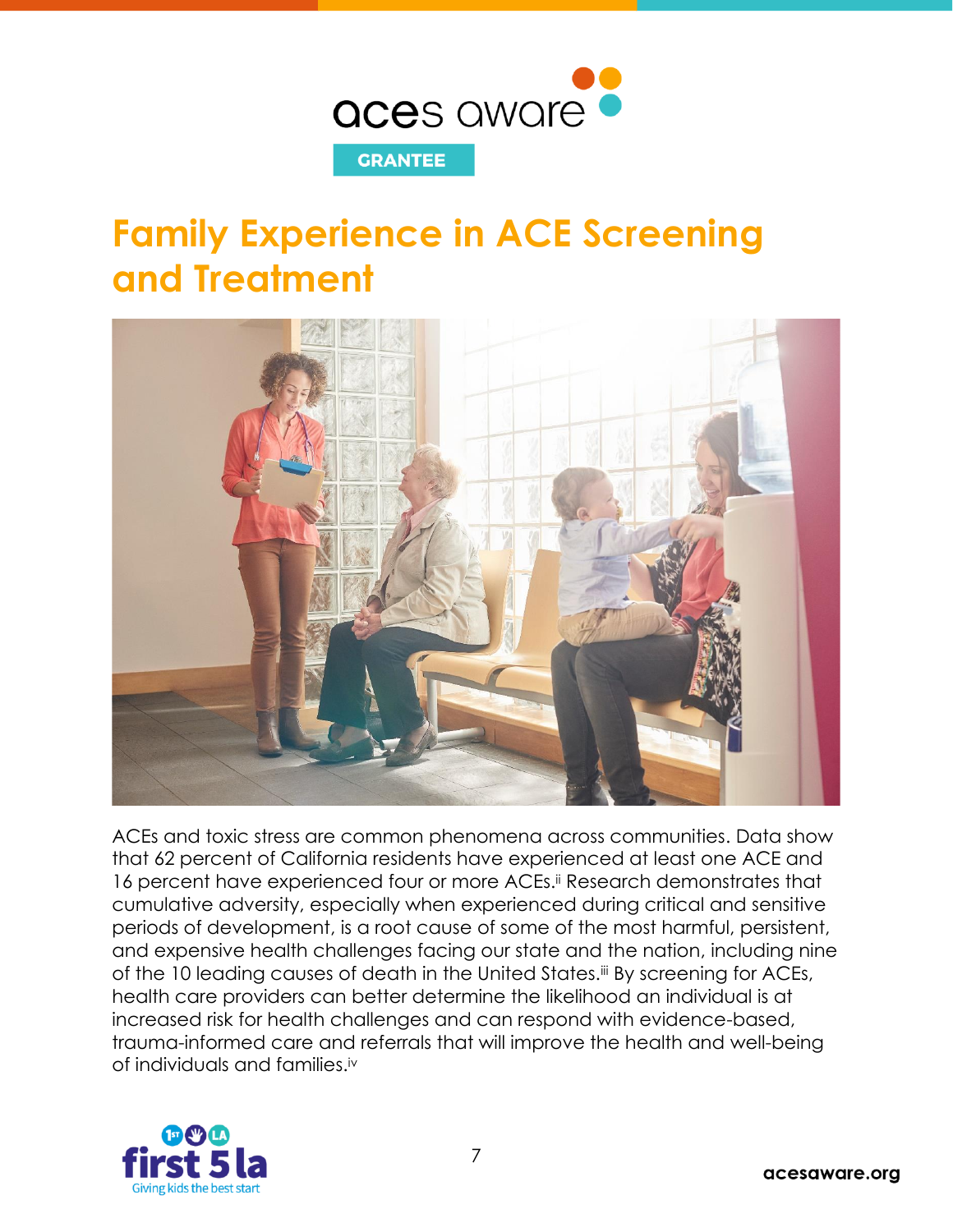

Engaging families in conversations about the adversities they have faced is a delicate task. Historically, approaches to patient care have been deficit-based and diagnostically focused. However, the field is currently shifting towards a more patient-centered and trauma-informed approach. Following the key principles of trauma-informed care is a critical component of screening for and treating ACEs and toxic stress in a family-centered way. Principles of traumainformed care in the health care setting include:

- Establishing the physical and emotional safety of patients and staff.
- Building trust between providers and patients.
- Recognizing the signs and symptoms of trauma exposure on physical and mental health.
- Promoting patient-centered, community-centered evidence-based care.
- Ensuring provider and patient collaboration by bringing patients into the treatment process and discussing mutually agreed-upon goals for treatment.
- Providing care that is sensitive to the patient's racial, ethnic and cultural background and gender identity.<sup>v</sup>

Without trauma-informed, healing-centered and patient-centered approaches, health care providers risk doing more harm than good by triggering recollections of traumatic experiences and reinforcing deficit narratives about vulnerable and marginalized communities when implementing ACE screenings.

The following sections highlight promising practices, challenges and anticipated barriers, and a call to action for integrating ACE screenings and treatment into patient health care in a family-centered way.

<span id="page-8-0"></span>

### **Promising Practices**

Although the practice of integrating ACE screenings into patient care is relatively new for many clinicians across L.A. County, the literature reviewed and content experts, providers and families interviewed provide examples of successful integration of family-centered ACE screenings into family health care. This includes using trauma-informed anticipatory guidance, validating family strengths in addition to ACEs, taking a two-generation approach to care, implementing care coordination practices, aligning ACE screening with other screenings and well-child visits, and implementing anonymous screening processes.

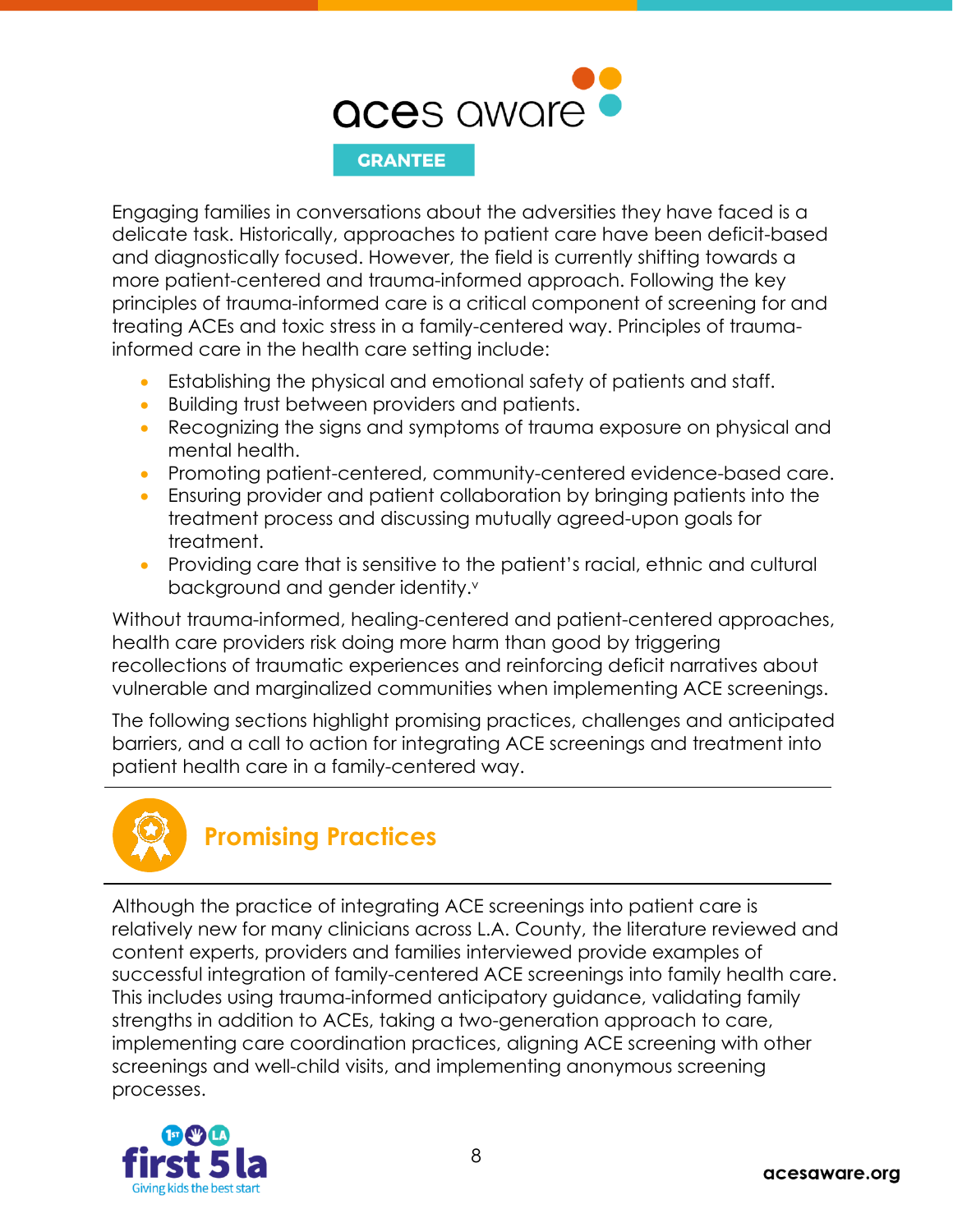

**Trauma-informed anticipatory guidance** is the act of having a proactive conversation with families to discuss their child's physical, emotional, psychological or developmental growth.<sup>vi</sup> The literature recommends the use of anticipatory guidance as "most parents/caregivers are new to ACE screenings, so setting the stage with effective anticipatory guidance can help address questions and relieve possible worries."vii Additionally, this provides space for providers to implement trauma-informed communication strategies with families (e.g., active listening, motivational interviewing, empathic and nonjudgmental interaction, supportive care, reflective supervision) to convey their shared goal of wanting to help the family "not just survive, but thrive."viii

Having a conversation about ACEs and toxic stress prior to conducting a formal screening is another method the literature suggests clinicians implement to gain foundational knowledge about a person's history of ACEs. "Having a focused conversation provides education about the effects of toxic stress regardless of disclosure. The intent of this conversation is *not* to elicit disclosure of ACEs history or to screen, but rather to provide foundational knowledge and share resources for resilience building at routine well-care visits."ix

**Family strengths validation** is a critical practice when screening and treating ACEs. Providers are shifting away from deficit-based models to focus on family strengths, Benevolent Childhood Experiences (BCEs), and resilience or protective factors in addition to ACEs when screening. Providers have found that framing protective factors in contrast (or as a complement) to ACEs has shown stronger associations with future outcomes among Indigenous/Native American youth than ACE screening alone. <sup>x</sup> "The concept of BCEs provides an alternative opportunity to assess positive early life experiences and the impact these experiences may have on building resilience and wellbeing…." Higher levels of BCEs have been shown to predict lower odds of psychological distress. xi Content experts agree that identifying and understanding a family's strengths are just as important as understanding ACEs. Individual and family strengths are critical for buffering the negative impacts of ACEs and toxic stress and should be considered alongside ACEs when treating a patient.

"We always do the Adverse Childhood Experiences with the Benevolent Childhood Experiences. We always look for 'What else was happening at the same time that may have been a buffer in terms of the impact?' It has to be looked at with other information in addition. We cannot make assumptions. I know there's trends when you see a specific number of ACEs endorsed, but **we can't use trends to determine individual service needs** [emphasis added]." - Adriana Molina, Allies for

Every Child

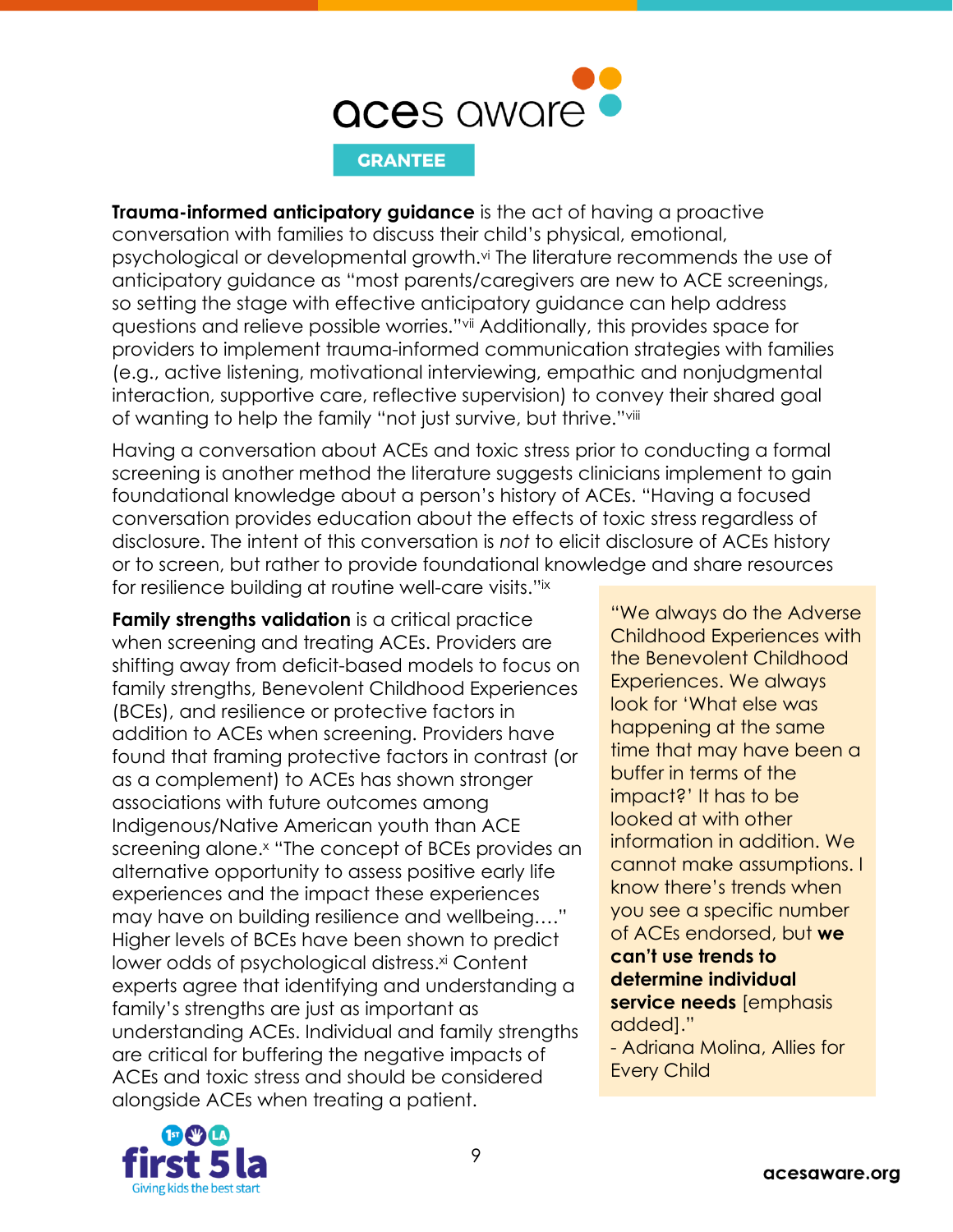

**Two-generation approaches** are one way to interrupt the intergenerational cycle and impact of trauma. Findings from the National Pediatric Practice Community on their ACEs Screening Pilot suggest "effectively addressing ACEs involves a two-generational approach to reduce the dose of adversity and enhance the ability of the caregiver to buffer their child's stress."xii Twogeneration approaches ensure both children and caregivers receive the support they need. When caregivers' needs are met, they are better able to support their child's emotional development and build a positive relationship with their child that can buffer the impacts of toxic stress. Additionally, when caregivers' needs are met, children are likely to experience positive physical, mental and behavioral health outcomes.<sup>xiii</sup> The inclusion of doula services, family therapy and dyadic services as Medi-Cal covered services supports the twogenerational approach by providing physical, behavioral and mental health services to the whole family simultaneously. This dyadic model of care has been proven to improve access to preventive care for children, immunization rates, care coordination, children's social-emotional health and safety, developmentally appropriate parenting and maternal mental health. xiv

Examples of two-generation approaches in pediatric practice include embedding maternal screenings during well-child visits on behavioral health, family planning and basic needs, particularly during the postpartum period. [HealthySteps](https://www.healthysteps.org/) is an evidence-based two-generation program from ZERO TO THREE. In the program, a HealthySteps Specialist joins the pediatric primary care team to strengthen the relationships between families and providers, ensure universal screenings and provide interventions, referrals, and follow-up to the whole family. Research shows that HealthySteps leads to more families receiving early preventive services and pediatric practice benefits through increased efficiency of the medical system and supported team-based comprehensive care.xv

Home visitation is another strategy that promotes a two-generation approach to care. L.A. County has a cross-agency strategic plan to strengthen voluntary home visiting services that includes efforts to increase access, build the workforce, create common data to convey shared impact and expand funding. The plan encompasses the work of L.A. County Departments of Public Health, Mental Health, and Children and Family Services, and First 5 LA, among others. The [Welcome Baby program](https://www.first5la.org/welcome-baby/), First 5 LA's universal home visiting model, is deeply integrated into 14 hospitals in high-needs communities across the county. Through Welcome Baby, all babies born in the 14 hospitals and their families are eligible for home visitation services prenatally and for the first nine months of life. Families with higher needs can be referred to longer-term

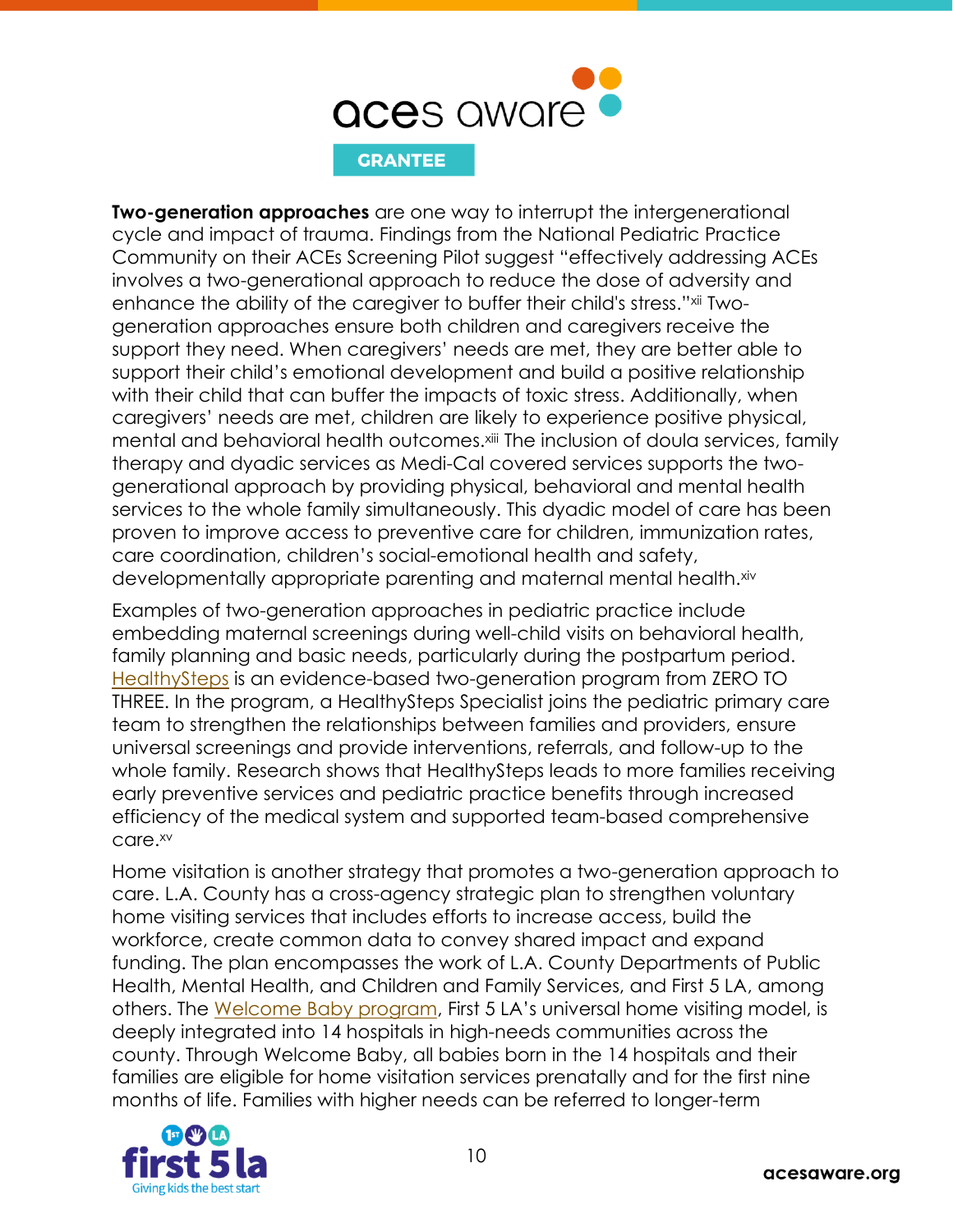

programs like [Healthy Families America](https://www.healthyfamiliesamerica.org/) or [Parents as](https://parentsasteachers.org/) Teachers for up to 5 years. Through home visitation programs, both caregivers and children are connected to the supports and services they need.

**Care coordination practice integration** in pediatric settings. Ensuring a shared understanding of a family's case between providers is critical to eliminating the need for families to continually retell their story and risk potential retraumatization in doing so. The literature highlights the promising practice of integrating a care coordinator model into a referral network to support families. This model features one go-to person that families can depend on who actively coordinates their referrals between organizations.<sup>xvi</sup> Examples of innovative care coordination models include the above referenced HealthySteps, as well as the Developmental Understanding and Legal Collaboration for Everyone (DULCE). In [DULCE,](https://cssp.org/our-work/project/dulce/) a Family Specialist is folded into a pediatric care setting and attends well-child visits with families. In this role, they provide peer support to families and work with the pediatric care team to connect families to resources and services. Both HealthySteps and DULCE designate a single person to be responsible for the care coordination of a family.

One content expert shared another type of coordination process that their team uses internally to help warm handoffs run more smoothly and to ensure that families who were identified with behavioral, social and/or trauma-specific service needs are connected to the appropriate providers. Dr. Michael Brodsky, medical director at L.A. Care Health Plan, explained:

"In order to have handoffs occur smoothly between the mild to moderate system of providers and the severe mental illness system of providers, we have a weekly meeting. It's attended by experts in mental health and substance abuse case managers from both sides [behavioral and physical health]. At these meetings, we try to problem-solve about cases where it's a little unclear what would be the best setting for treatment."

Additionally, CalAIM, the statewide initiative created to reform Medi-Cal program delivery and payment, provides an opportunity for health care and service providers to think differently about the care coordination system in L.A. County and develop a more robust, family-centered system that better serves young children and their families.

**Screenings and well-child visits alignment.** The charge of participating in additional screenings impacts both health care providers and patients. From the patient perspective, one content expert shared how integrating ACE screening with other screening processes can give patients a sense that they

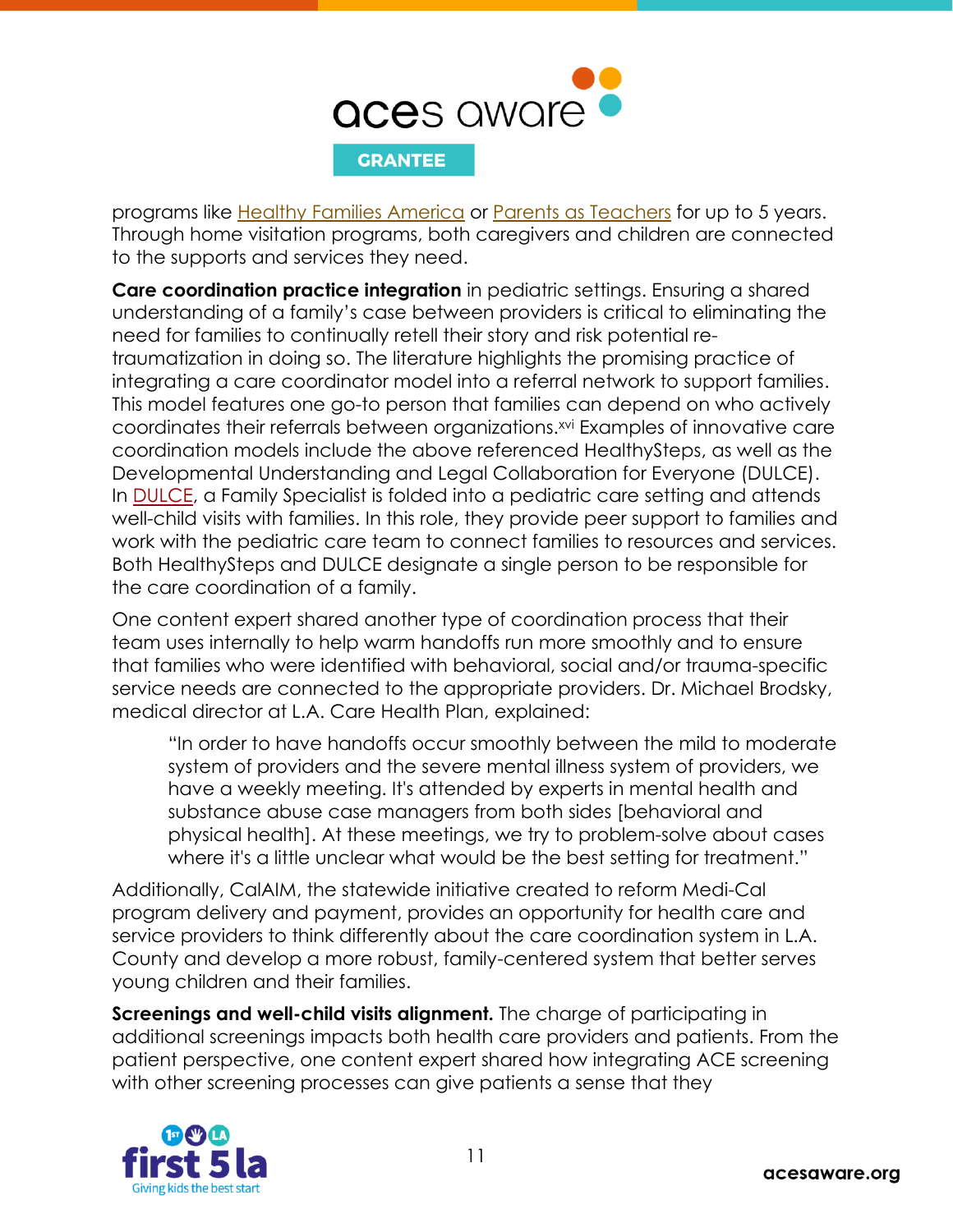

are participating in a more holistic effort. Participation in several screening processes simultaneously gives patients the opportunity to elaborate on responses and discuss underlying trauma that may be contributing to other aspects of their health. Content experts interviewed who have integrated ACE screening into their workflow or programs have mainly done so by building on existing developmental screening processes. Dr. Adam Schickedanz, MD, Ph.D., AAP-CA2 ACEs Committee chair, explained:

> "The fact that we're sort of doing ACE screening in the same way that we're deploying developmental screening and social risk screening means that there's sort of a ready-

"Embedding ACE screening in behavioral health screening practices has helped educate primary care physicians about ACEs and helped them to understand more about the experiences of their patients." - Dr. Catherine Mogil, PsyD, Co-Director, DMH + UCLA COE

made pathway, ready-made set of workflows that we can piggyback on to make it easier for practitioners to digest this change and understand what it entails."

Another approach to incorporating ACE screening in a clinical workflow – and preventing form fatigue related to completing a lot of paperwork– is identifying well-child visits that do not typically include any other screenings and using that time to screen for ACEs. Dr. Shannon Thyne, MD, director of pediatrics at the L.A. County Department of Health Services, shared, "We got one clinic to screen at the three-year visit because that was the only visit where there were no shots and no other screens."

During well-child visits, primary care providers have a unique opportunity to engage parents and caregivers in conversations about a child's development and wellness while simultaneously exploring and addressing stressors parents may be experiencing. One content expert shared how they have seen a culture shift around well-child visits at a federally qualified health center (FQHC), such that they are screening for ACEs in a way that celebrates a family's success. They explained how the well-child visit day was fun because the center flipped the power dynamic by taking a strengths-based approach to well-child visits and celebrated the beauty and wisdom of parents versus discovering and focusing on pathology. Alex Briscoe, principal of The California Children's Trust, explained:

"The waiting room is like a party. It's awesome, it's so fun. And that's unique in the health care system that's out there hunting pathology and dysfunction. In this case, we're well-child visiting. You're leveling people

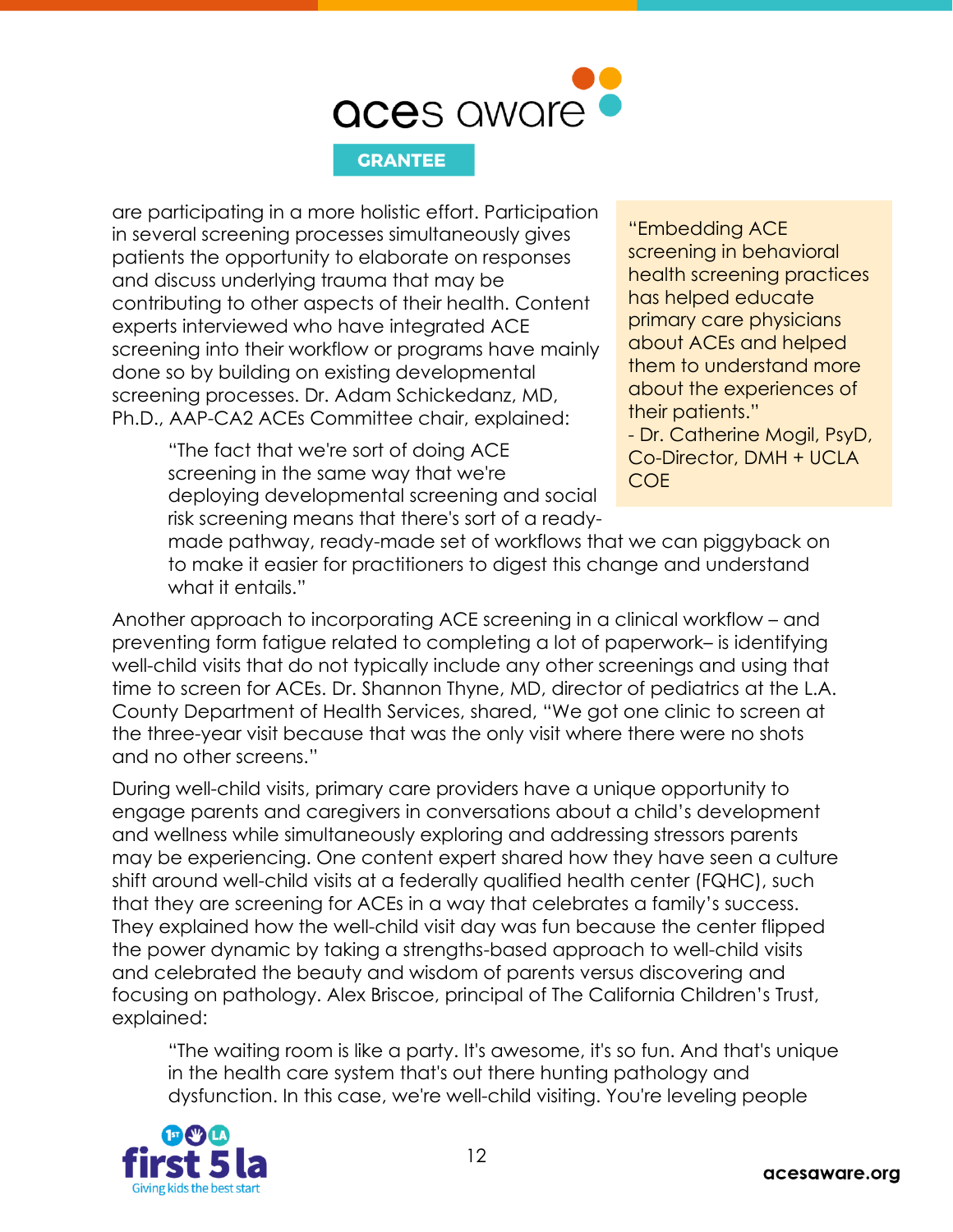

up. That's a perfect moment to leverage resilience and grow access to social and emotional support, and human capital, social capital, and other human services."

Though there are mixed reports among content experts on being able to build ACE screenings into well-child visits, those who are able to integrate them find the strengths-based approach helpful in engaging families.

Anonymous screening processes.<sup>2</sup> Content experts discussed the pros and cons of anonymous ACE screening procedures. In this workflow, patients are provided with the screener along with instructions to complete and return it at your leisure. No identifying information is collected at the patient level; the resulting ACEs data are used to understand the needs at the clinic level. Conducting anonymous ACE screening has been critical for building trust and ensuring patients' psychological safety and confidentiality; however, maintaining confidentiality for smaller programs can be a challenge.<sup>3</sup> Content experts also explained how this approach has provided information on the number and type of ACEs their patient population and community have experienced overall but doesn't elicit rich information that can inform individual patient care.



### <span id="page-13-0"></span>**Challenges and Anticipated Barriers**

Despite some early success integrating ACE screening into family health care while prioritizing the family experience, challenges still exist. Common challenges include the psychological and emotional toll of ACE screening, the effects of stigma, the lack of linguistic and cultural considerations, limited power sharing, the system complexity and geographical expanse of L.A. County, and issues with informed consent and privacy.

**Psychological and emotional toll** of ACE screening. Although the literature suggests that ACE screening can lead to better provider and patient satisfaction, xvii screening can take a psychological and emotional toll on families, as well as providers. When screening for ACEs, patients can be retraumatized by the retelling of their traumatic experiences to multiple providers.

<sup>&</sup>lt;sup>3</sup> Another screening process option is to use the de-identified version of the ACE screening in which parents provide only the total score of ACEs experienced by child without identifying the specific ACEs experienced. Families may be more comfortable providing a number than disclosing specific experiences. ACEs Aware has both de-identified and identified screening tools that are reimbursable.



<sup>2</sup> Anonymous ACE screenings are not reimbursed at the state level as the screener is not linked to a Medi-Cal patient and therefore does not follow th[e Medi-Cal billing and documentation requirements.](https://www.acesaware.org/learn-about-screening/billing-payment/)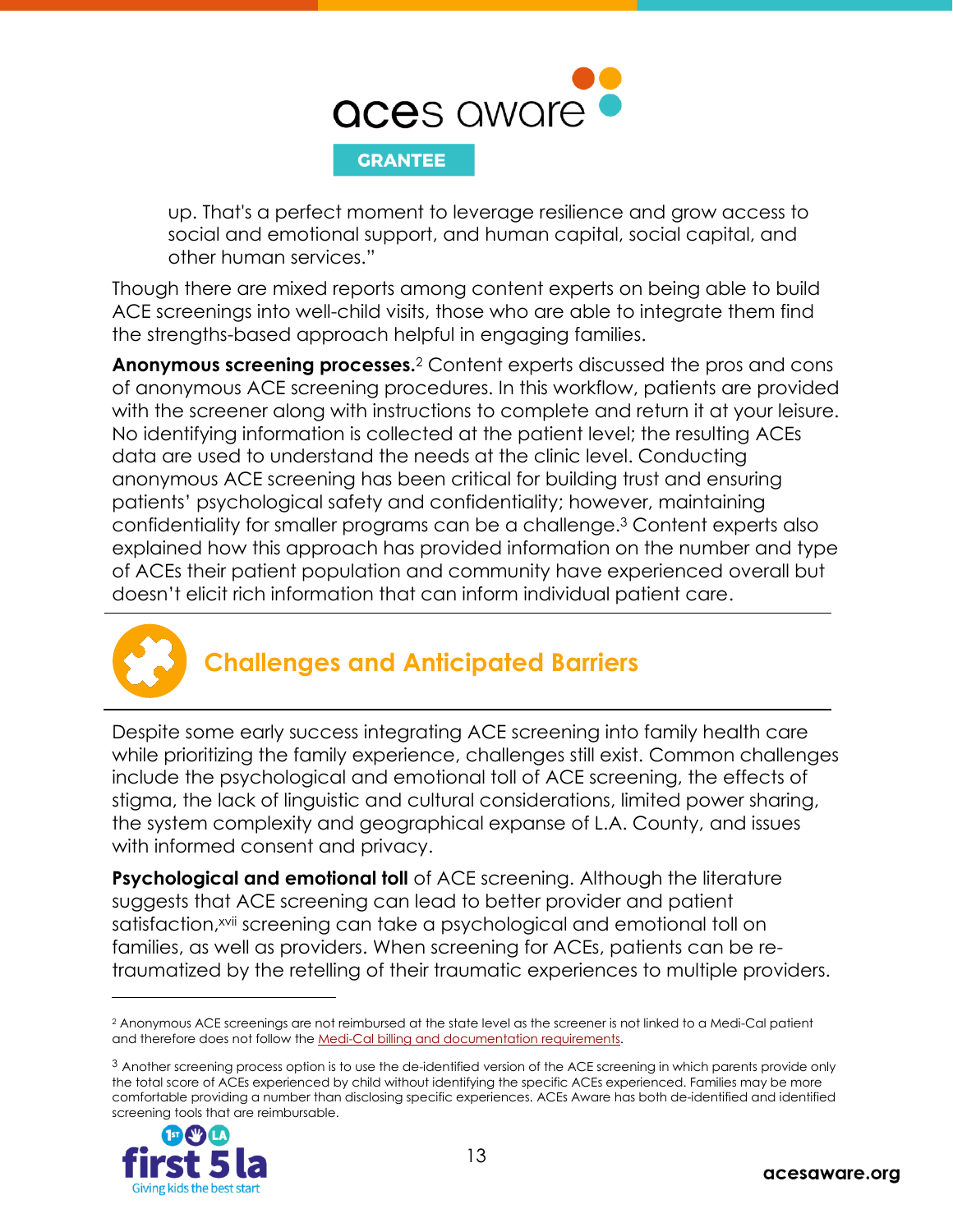

This points to the need for strategies and resources that can be leveraged to minimize harm. Examples include training health care providers on how to conduct screenings in a trauma-informed way, incorporating more time in the screening process or providing parent support groups for families to debrief and discuss their feelings about completing an ACE screening with a health care professional. Training in trauma-informed care should also include coping techniques so providers know how to cope with the trauma they are exposed to.

**Mitigating stigma.** Providers, content experts and parents acknowledged that many families experience stigma or the fear of being stigmatized when it comes to screening and treating ACEs. This includes patients fearing that responding to the ACE screening may result in a diagnosis or that they will be treated differently based on their ACE score. When screening and treating ACEs, health care providers must take steps to destigmatize screening procedures, including establishing creative ways to encourage patients to open up about their lives (e.g., drawing, storytelling, etc.) and establishing rapport and quality relationships with the patient

"The issue of destigmatization is critical and explaining that [the screening] is being done for the benefit of families as opposed to a way of uncovering what the parents are doing wrong. I think that makes a huge difference."

- Parent, Help Me Grow LA CFEC member

before asking them to disclose sensitive information. One parent highlighted the importance of destigmatizing screenings through clear communication. They stated, "To destigmatize is not to find something wrong. It is to explain."

Lastly, physicians have often inadvertently contributed to patient stigma by being unaware of their own biases toward a particular group or community.<sup>xviii</sup> Implicit biases can lead to prejudicial or discriminatory behaviors when treating patients, which can ultimately lead to the victimization or oppression of marginalized communities.xix Effective and ongoing trainings on implicit bias, trauma-informed care and healing-centered practices – combined with institutional shifts that support the learning and implementation of these practices (e.g., scheduling trainings when providers are not overly stressed, exhausted or hungry) – may alleviate stigma as health care providers learn to mitigate their own biases in interactions with patients.

**Lack of linguistic and cultural considerations.** The reading level of the patient population is an important factor to consider when designing ACE screening workflows and public-facing documents. The U.S. Department of Education estimates that 54 percent of U.S. adults read below a sixth-grade reading level.<sup>xx</sup>

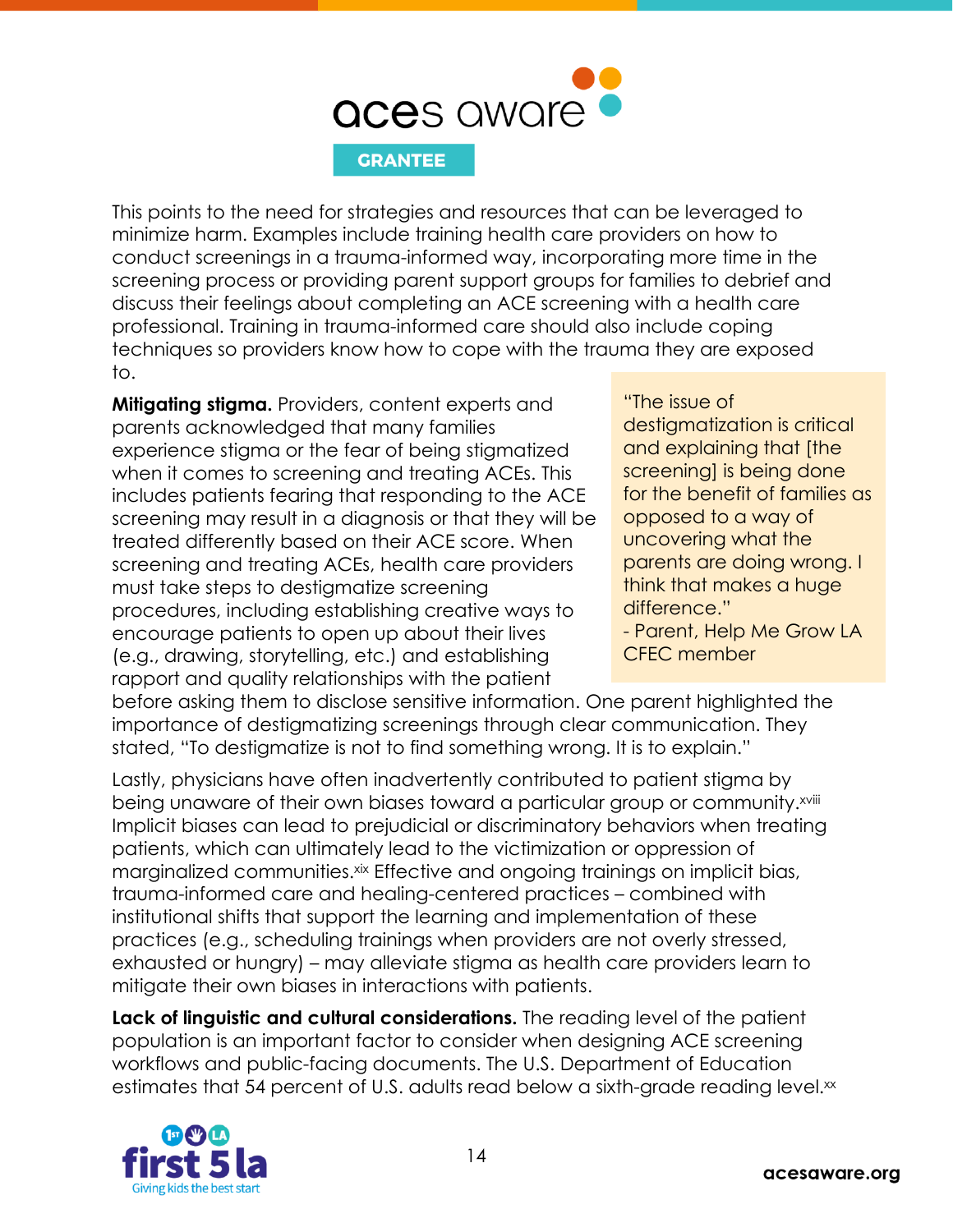

There are 14 threshold languages<sup>4</sup> in L.A. County, underscoring the need to offer ACE screening in a variety of languages, simplifying text and prioritizing necessary information. Dr. Adam Schickedanz, AAP-CA2 ACEs Committee chair, stated, "I think one thing that's really important is using language that is not jargony and aligns with the patient's language preference." For both literacy and language barriers, offering patients different ways to complete the screening (e.g., by oneself or with support from a peer advocate or a provider) can help promote inclusivity, reduce bias and mitigate barriers to screening.

Content experts also highlighted the importance of cultural congruence between the health care provider and patient when screening for ACEs. The unique experiences of Black, Indigenous, and other people of color (BIPOC), low-income, and other historically marginalized populations accentuate the importance of cultural congruence between the health care provider and patient and the need to deliver patient care in a culturally appropriate and responsive way. This would necessitate improving education and employment pipelines to support the hiring and success of culturally congruent staff. Dr. Michael Brodsky of L.A. Care Health Plan, the largest publicly operated health plan in the country, explained: "The need to keep an eye on the concordance – the cultural congruence between the provider and the patient and caregiver – is really important. That includes not only language factors but cultural factors, to try to minimize discomfort."

**Limited power sharing.** Content experts explained how reporting on ACEs runs the risk of becoming a tool for the professional class to generate intervention justification versus a mechanism for patient-driven transformation. This is related to the culture of the health care system, where power and information are held by the doctors or professionals, not the patients. Content experts cited the need to shift this power dynamic so that screening for ACEs becomes a patientcentered process. Alex Briscoe with The California Children's Trust shared, "Without the required transformation of the central practice and reimbursement model, ACEs [screenings] is just going to create more damage."

Most service systems are designed around the needs and challenges of the provider rather than the family. Additionally, even when providers are trying to prioritize families, they base solutions on their own well-intentioned assumptions rather than understanding and responding to the currently felt needs and challenges of families. This results in added burden and confusion on the

<sup>4</sup> A threshold language indicates the language is the primary language for 3,000 or five percent of the Medi-Cal beneficiary population.

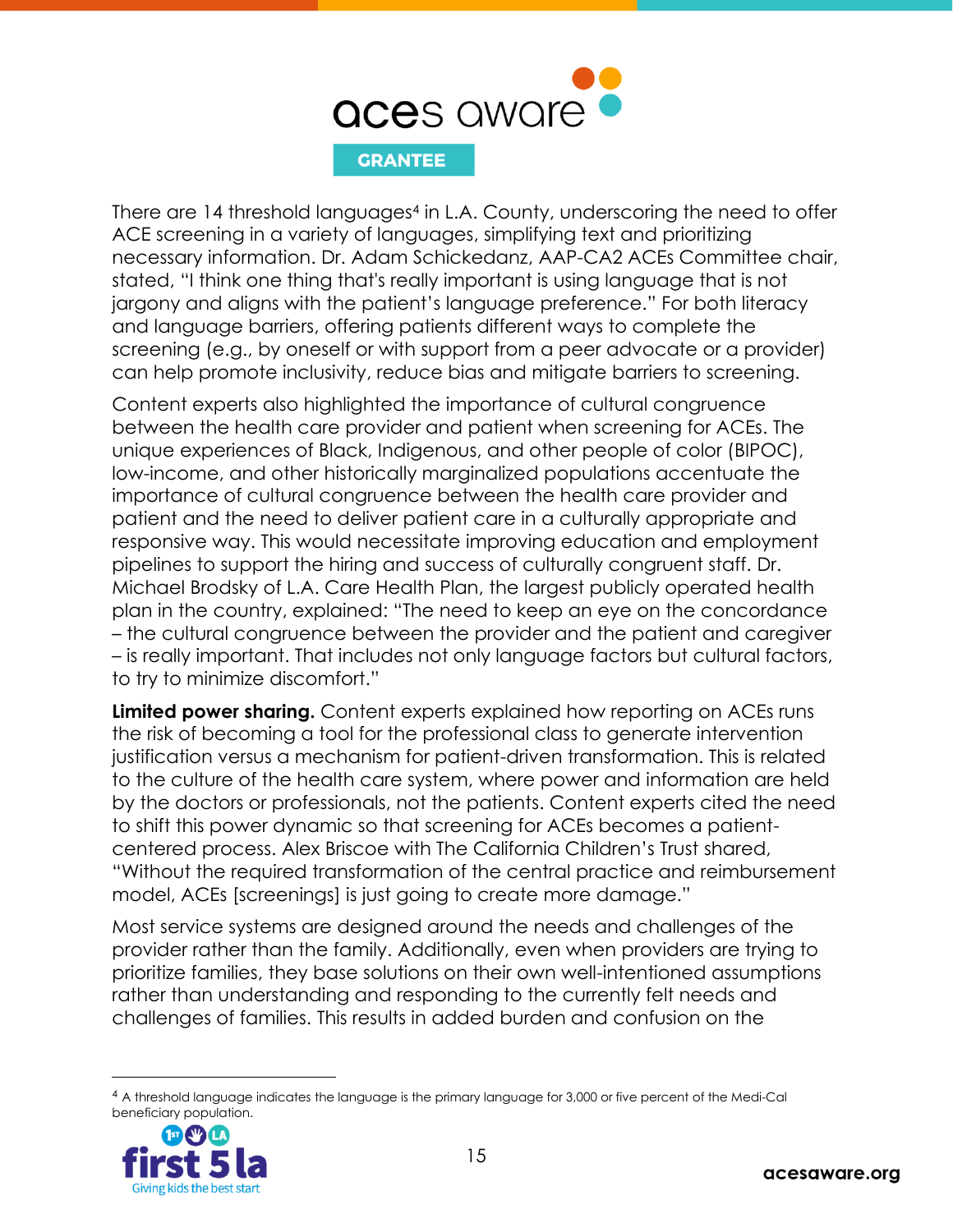

patients' side in order for providers to gather the information they need to make decisions for the family. Adriana Molina with Allies for Every Child explained:

"The first thing I think about is the experience of the person having to go to five different service providers and answering the same question because the professionals all want ACE screening, without knowing the 'why' or 'how' it will change my services or change my care. I think the redundancy could actually make it seem less important to families because it creates a feeling of 'everybody's asking me, but nobody's doing anything about it.'"

### **System complexity and geographical expanse.** L.A.

County's size and scale introduce certain geographical implications and challenges for families navigating referral pathways.<sup>5</sup> People living on the outer edges of the county often experience the most difficulty accessing services (see box at right). Largely due to its size, L.A. County's systems of care are complex and fragmented. With multiple clinical systems, urgent care facilities, emergency departments, subspecialist care providers, health coverage options and other factors to contend with, many families end up having touch points with various systems that are not connected. As such, one expert shared that there appears to be less of an expectation for continuity of care among primary care providers in L.A. County. The fragmented

"The folks on the outer edges [of the county] face a double gap. Because if they try to refer for services, sometimes they're either going to be not close but in L.A. County, or really close and in another county. That becomes a big challenge for L.A. County, just because it's so big and vast."

- Adriana Molina, Allies for Every Child

system creates communication barriers among families, primary care providers and agencies receiving referrals. There is often limited information sharing across agencies, restricting providers from monitoring whether families have received the services they were referred to or getting progress updates for families that were connected to services. Continued telehealth services and improved transportation support may help families on the outer edges of the county access services. Moreover, a shared or integrated information-sharing platform would allow providers to be more effective in making and following up on referrals, closing referral loops and tracking patients' care.

**Informed consent and data privacy.** Technology platforms have become important tools for organizing health information. But before implementing an

<sup>5</sup> L.A. County covers 4,084 square miles and includes 88 incorporated cities and 120-125 unincorporated communities. There are currently over 10 million residents, of which 7 percent are children ages 0-5.

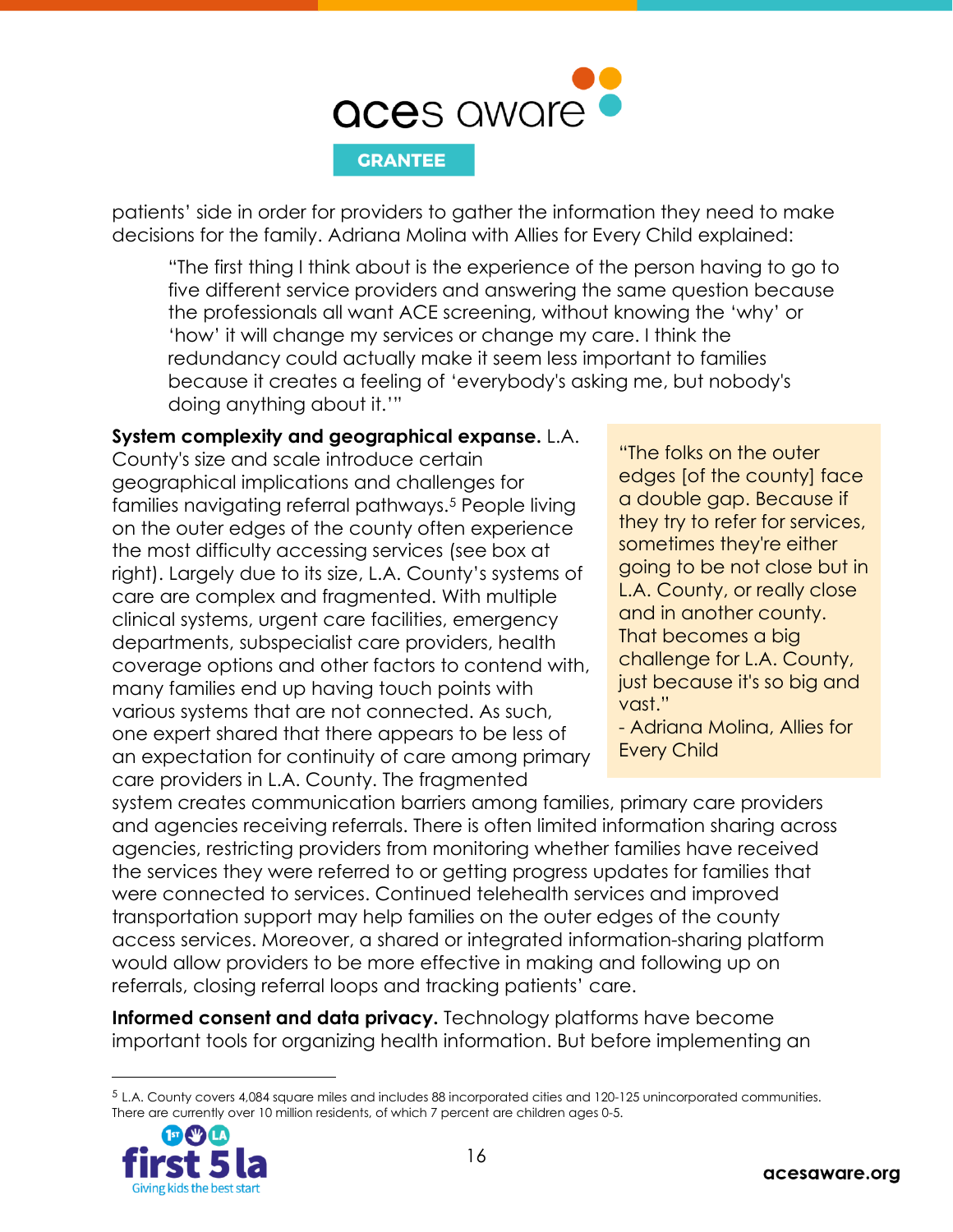

integrated information-sharing platform across providers, there is a need to review the confidentiality, privacy and security of electronic health information.<sup>xxi</sup> Establishing a process and form for families to provide universal informed consent to release information to multiple providers – along with guidance to providers on how to safely and appropriately share information – would be helpful for sharing data and reducing the burden on families to repeat their stories.

The literature also suggests that families should have more control over their health information, including the ability to access, amend and delete identifiable information and to have knowledge of and control over how their data are disclosed, including any participation in de-aggregated data sets used for research purposes.<sup>xxii</sup> Also, given the historical racism and misuse of health data for research and experimentation within BIPOC communities, information being shared must be appropriately protected and consent meaningfully sought to rebuild trust and collective partnership.



### <span id="page-17-0"></span>**Call to Action in L.A. County**

Incorporating ACE screening into patient care is a complex, nuanced and sensitive process. Patient well-being, provider well-being, and cultural considerations are just a few of the many factors that must be considered. The following recommendations emerged from First 5 LA's ACEs Aware provider engagement activities and should be utilized as a guide for practices integrating ACE screening and treatment into patient-care workflows and policies.

### **Normalize screenings to mitigate the fear of stigma.**

• **Improve communication practices:** Health plans and health care practices can provide the structure for health care providers with the necessary training and tools to meaningfully engage families in an empathetic and nonjudgmental way. These include establishing engagement strategy practices like anticipatory guidance and developing creative ways (e.g., drawing, telling a story) to gather more information on ACEs. At a practice level, providers can benefit from guidance on developing a standardized process for explaining and preparing families for an ACE screening. Essential to this process is transparency with families on how the information will be used to inform patient care and what the next steps will entail. Lastly, in partnership with

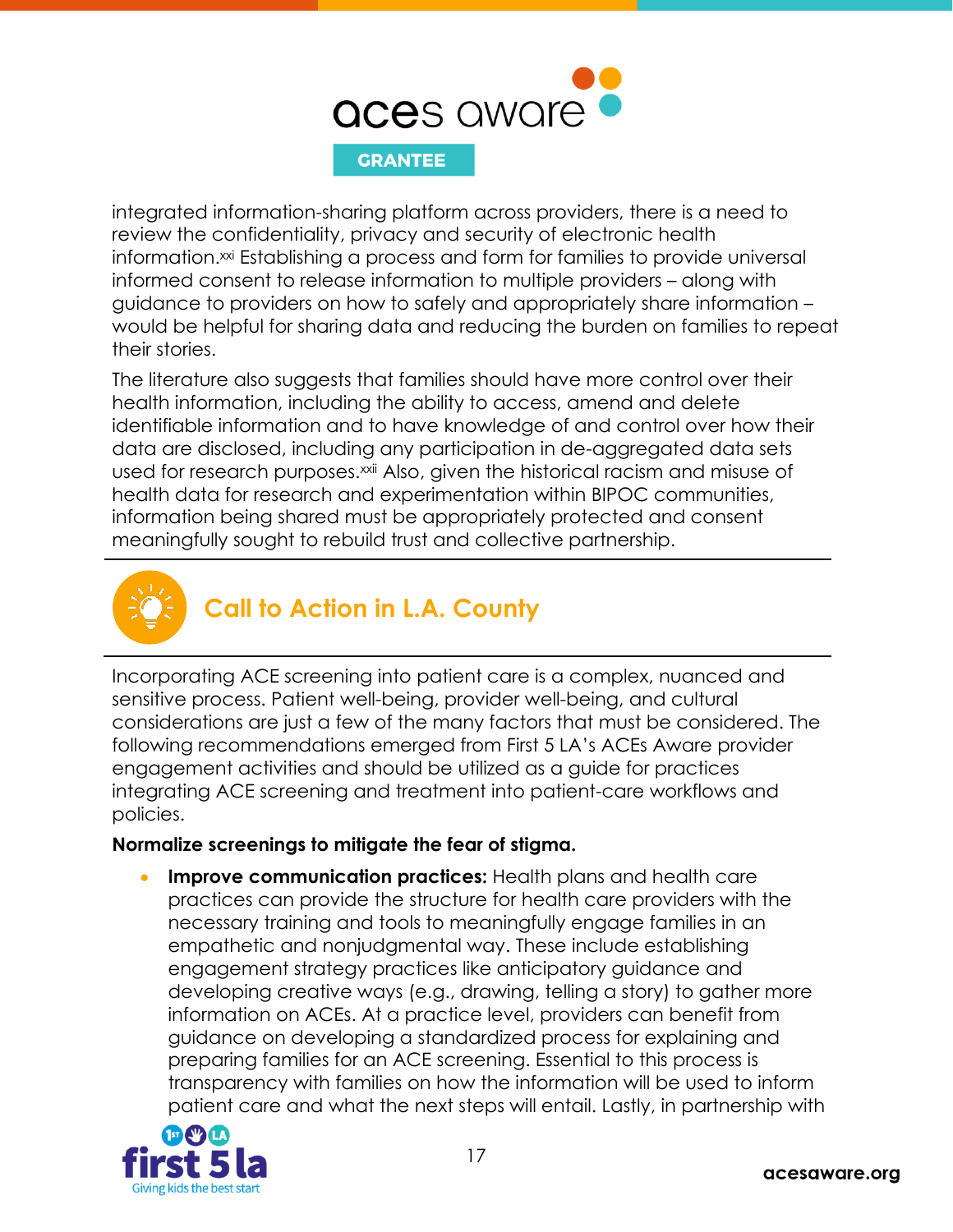

parents, practices can develop culturally responsive materials that families can reference to get additional information on an ACE screening.

- **Align screening workflow:** Pediatric practices can incorporate ACE screenings with existing social risk screens, developmental screenings and perinatal or postpartum mood and anxiety disorder (PMAD) screenings as a way to signal to families that ACE screening is a common practice. Engaging ancillary supports such as other medical staff or peer navigators in the screening and treatment process will help develop rapport and trust and increase the amount of time health care providers are able to engage with patients.
- **Leverage changes to Medi-Cal:** Systems leaders and health plans should consider how to leverage new and innovative insurance benefits to sustain supportive ACE screening implementation. For instance, the Population Health Management strategy of CalAIM<sup>6</sup> may provide an opportunity to integrate screenings. This will prepare managed care organizations to better manage member risk and subsequently improve quality and health outcomes. In addition, the new dyadic care Medi-Cal benefit will integrate physical and behavioral health screening and services so that parents and children can be treated together.

### **Consider cultural congruence and address implicit biases.**

- **Examine hiring policies:** Pediatric practices should ensure there are staff who share similar cultural backgrounds and lived experiences with the patients and the community they serve. Cultural congruence can help with delivering care in a culturally responsive way in the patient's preferred language and can minimize discomfort patients may have with the screening.
- **Infuse training:** Health care systems need to acknowledge the implicit biases providers bring and how that impacts the treatment of patients. To better equip health care providers to address their bias and increase equitable treatment of their patients, practices can integrate more implicit bias training and learning around power, privilege and cultural responsiveness in health care. Practices can also provide the infrastructure for ongoing reflection and supports to change implicit bias, such as regular self-assessments. At a pediatric practice level, developing equityfocused goals and metrics will serve to support continuous quality improvement. One local resource is the DMH + UCLA Prevention Center of

<sup>6</sup> To learn more about CalAIM strategies, visit[: https://www.dhcs.ca.gov/CalAIM/Pages/calaim.aspx](https://www.dhcs.ca.gov/CalAIM/Pages/calaim.aspx)

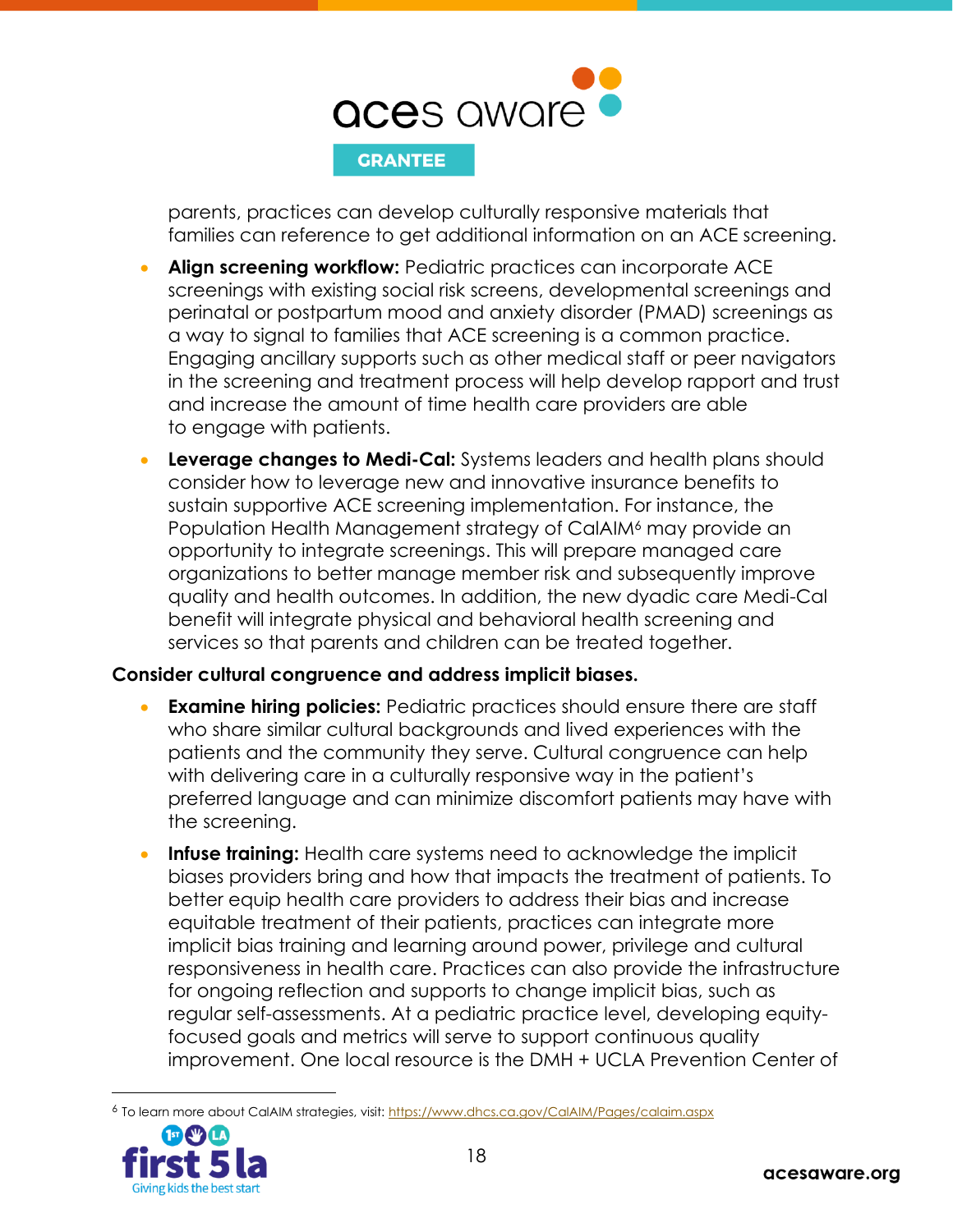

Excellence (COE) – their Wellbeing for LA Learning Center has recorded trainings and educational materials, including resources on implicit bias, that are free to providers.

• **Align county efforts:** Practices should identify and leverage county initiatives focusing on diversity, equity and inclusion. For example, the Anti-Racism, Diversity, and Inclusion (ARDI) Initiative, a motion approved by the L.A. County Board of Supervisors, is tasked with developing a strategic plan and policy platform for the county, in coordination with local systems and agencies. There should be consistent messaging and activities across county systems.

### **Integrate a family-centered, shared decision-making approach.**

- **Enhance care teams:** Practices should consider expanding health care teams to include care coordinators, behavioral health providers, social workers, family therapists, psychologists and others to facilitate relationship building and whole-family approaches to care and treatment. The new dyadic care benefit through Medi-Cal may provide opportunities to enhance care teams to intentionally implement a two-generational approach to ACEs.
- **Pair with strengths:** It is important to acknowledge and promote strengths when counseling children and families. Practices can consider incorporating the BCE Questionnaire or other strengths-based/resiliency tools into workflows alongside the ACE screening. Providers should codevelop treatment plans with the family and integrate the family's strengths into the plan to promote successful implementation. Understanding how family strengths and resiliency factors can buffer the effects of toxic stress is an important component of treating ACEs.
- **Hold collaborative conversations:** Engaging in conversations with families will help practices to better understand their needs; identify their challenges in accessing referrals, the ways they can work together to address them, and the referral processes that have worked for them in the past; and incorporate shared decision-making into the family's service experience. This entails the health system prioritizing providers having access to the knowledge, tools, and resources to hold space for collaborative conversations and meeting patients where they are at. One essential resource needed is **time**, as patients may express doubt, hesitation or worry, need more time to understand the referral, or have questions about the service provider's recommendations.

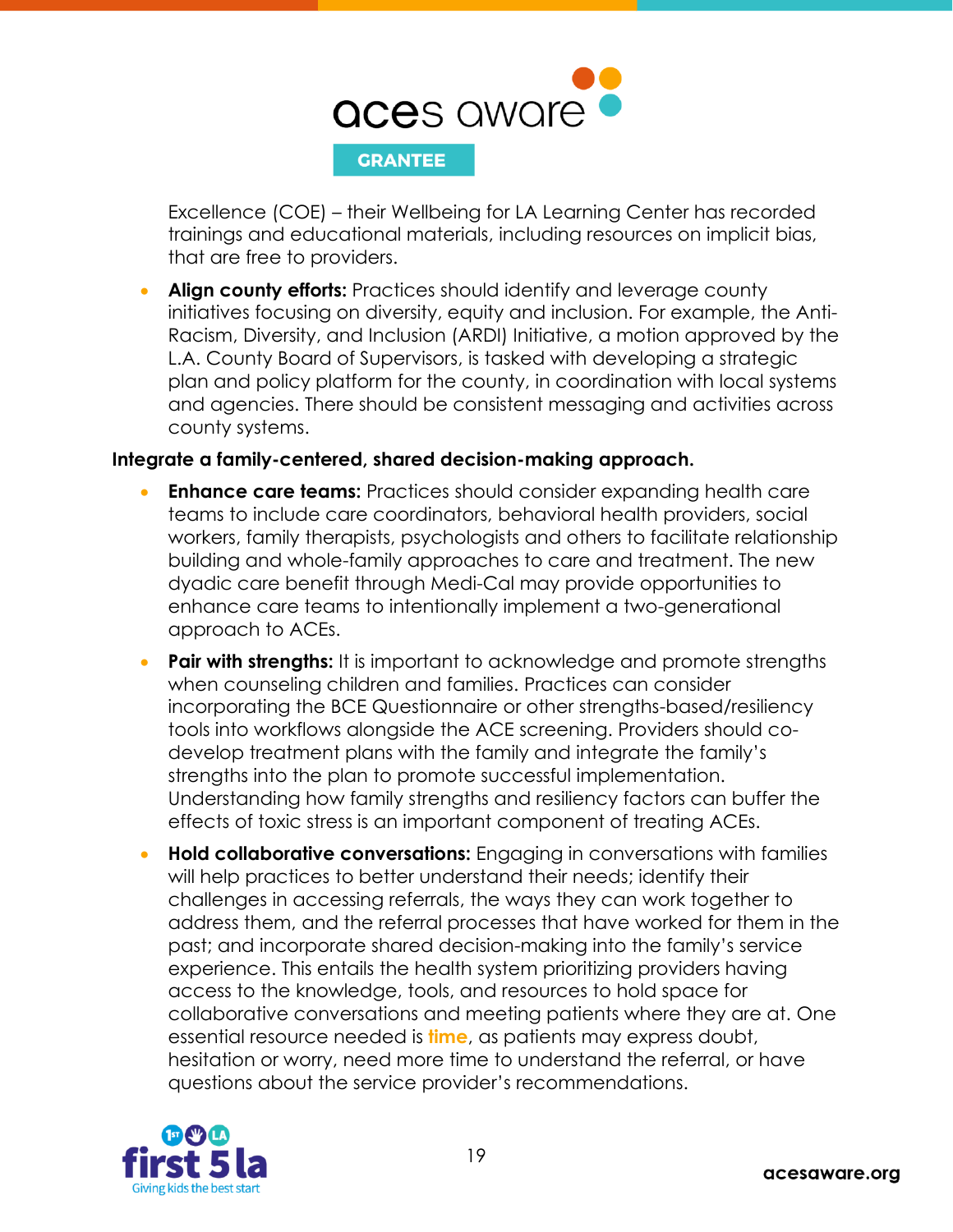

# <span id="page-20-0"></span>**Community-Based Organization Experience in ACE Screening and Treatment**



Cross-sector referral pathways and partnerships between health care providers and CBOs are critical to effectively screening and treating ACEs and improving the overall health and well-being of L.A. County communities. These partnerships are especially important in large settings to aid in building coalitions, sharing resources and partnering to avoid service duplication.xxiii,xxiv L.A. County is home to a diverse, rich and complex system of health care providers, county systems, and CBOs. Increasingly, these organizations see the value in working together to create a more streamlined screening, referral and response process to support families in mitigating toxic stress and promoting optimal growth and development for children. In California, there is momentum surrounding the alignment of efforts across various systems (e.g., health, child

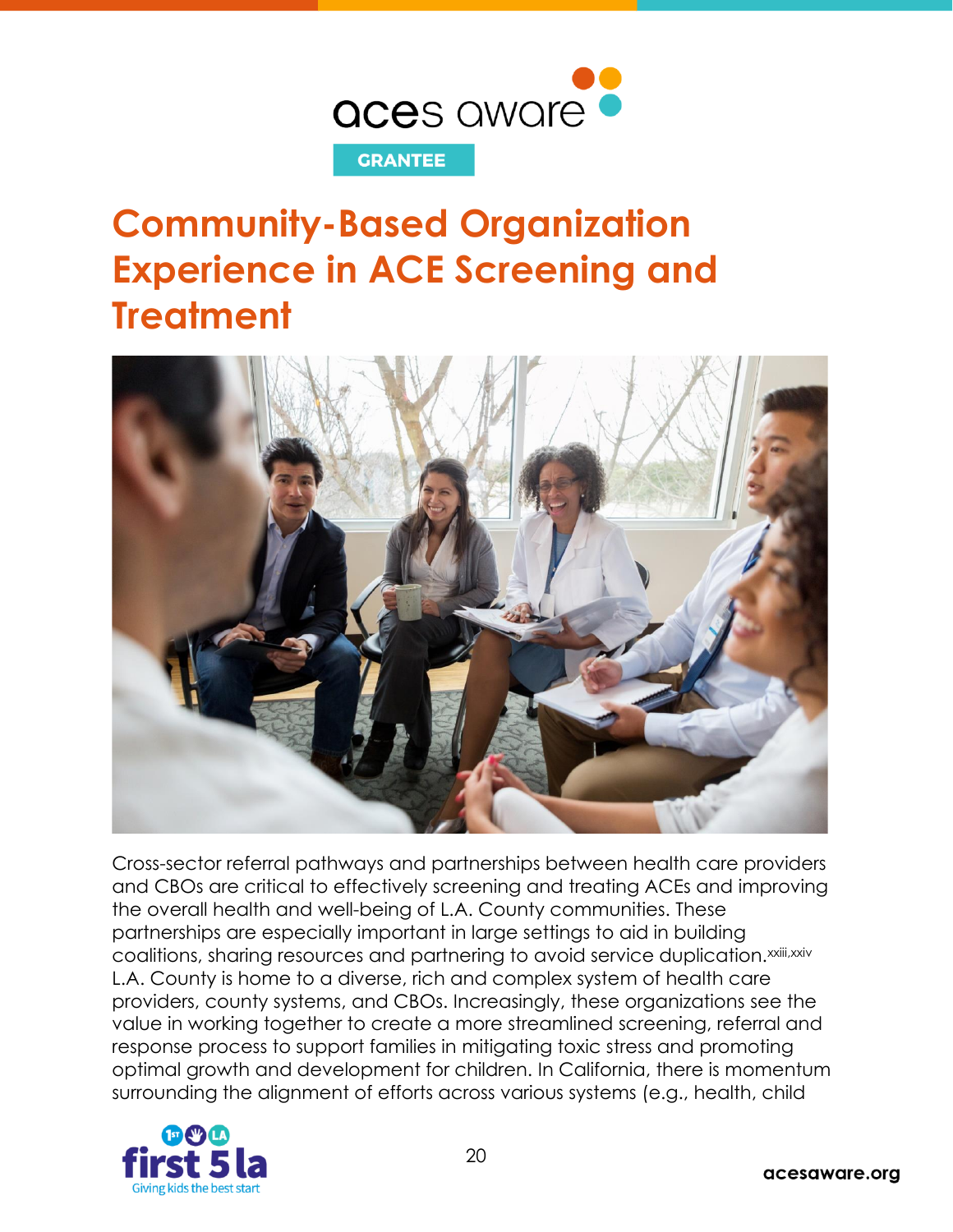

welfare, behavioral health) to screen children and families for various risk factors – including ACEs, developmental delays and adverse social determinants of health – and to establish resource and referral systems of care to support them. The ACEs Aware initiative is an example of one statewide effort to do so. The table below highlights two key coordination efforts emerging in L.A. County that are aligned with the objectives of ACEs Aware: ACEs-LA and Help Me Grow LA.

#### **Coordinated Systems Efforts in L.A. County**

**ACEs-LA** is a multi-sector coordination effort led by the L.A. County Department of Health Services (DHS) in collaboration with L.A. County and state stakeholders to build community resilience. ACEs-LA uses the "Screen, Treat and Heal" framework to address the health impacts of ACEs identified in DHS pediatric practices, build referral linkages to service partners, and improve the health and well-being of L.A. County children and families. ACEs-LA builds the relationships for care coordination and infrastructure, linking DHS families with resources to prevent and mitigate the health harms of early childhood trauma. DHS was awarded a \$3 million implementation grant by ACEs Aware to build the ACEs-LA Network of Care, with First 5 LA, Help Me Grow LA, One Degree from Alluma, LIFT-LA, Antelope Valley Engagement Network United in Equity (AVENUE), and the Safe Healthy & Resilient Kids (SHARK) Clinic as convening partners, along with dozens of additional service partner organizations. Together, these partners build and strengthen robust networks of care to effectively respond to ACEs and toxic stress with community-based health and social supports that meet the needs of the children, adults, and families. For more information, visit the ACEs-LA [website.](https://aces-la.org/)

**Help Me Grow LA** (HMG LA) helps connect all families to the resources they need to support their child's development, while working to increase the coordination of programs and services in local communities. In partnership with a large number of community-based organizations, HMG LA is informed by other First 5 LA efforts to improve early identification and intervention services. HMG affiliates across the country focus on four core components meant to improve developmental screenings, help service providers with coordination of services and connect families to services that support their child's development: Centralized Access Point, Family and Community Engagement, Child Health Provider Outreach, and Data Collection and Analysis. More information about Help Me Grow LA and its activities can be found on the Help Me Grow LA [website.](https://www.first5la.org/help-me-grow/)

The following sections highlight promising practices, challenges and anticipated barriers, as well as a call to action to connect health care providers and CBOs to create a NoC. 7

 $7$  A network of care is defined as a cross-sector group of organizations with intentionally interconnected service delivery, within and between systems in a defined region, that creates continuity of care for those accessing services.

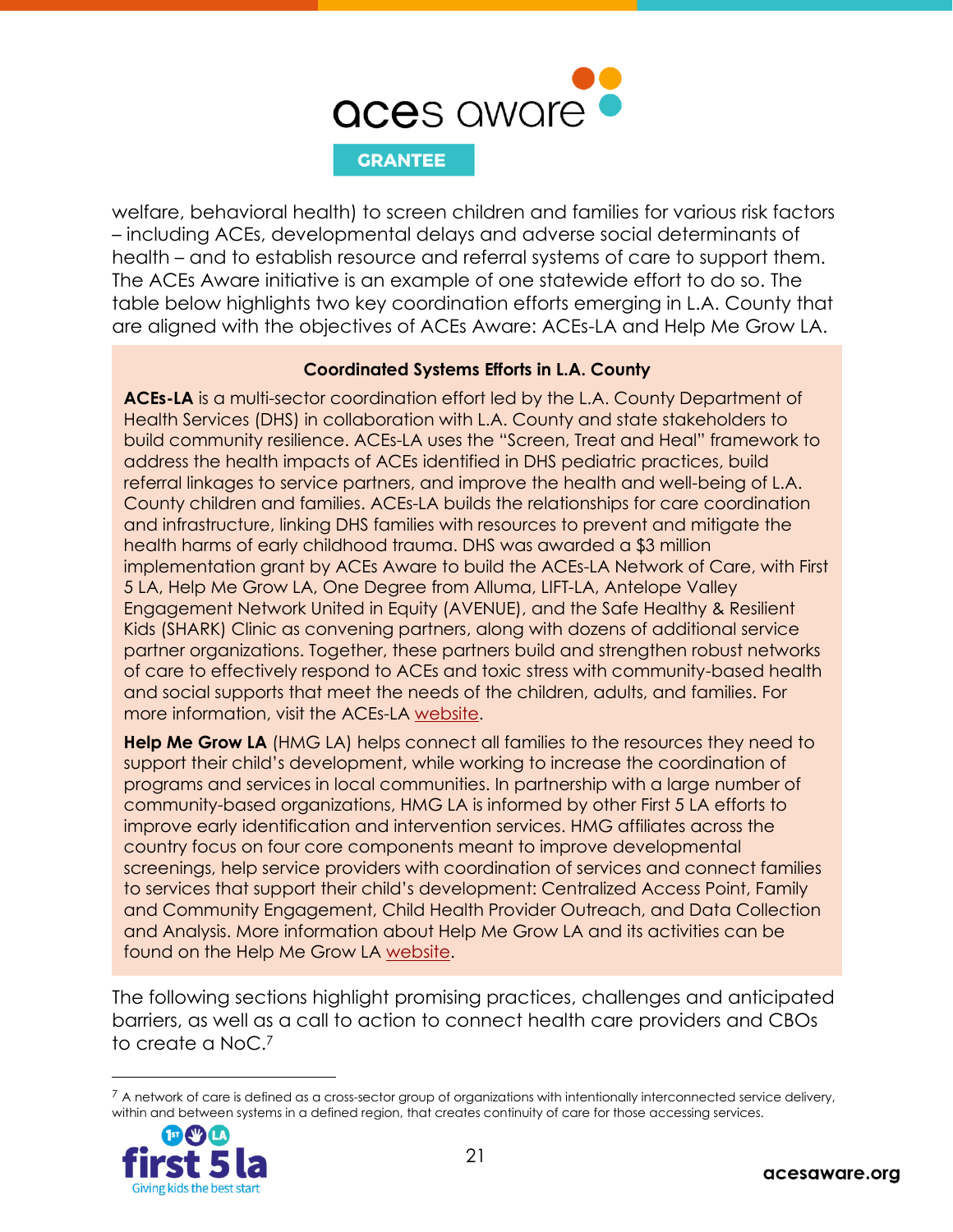



### <span id="page-22-0"></span>**Promising Practices**

Content experts, CBO staff and parents reflected on areas where they have seen success in establishing cross-sector referral pathways and improving care coordination that can be replicated to establish a family-centered, traumainformed NoC in L.A. County. Successful strategies include being intentional during the planning stages of implementation, being responsive to families' needs, promoting active communication between health care providers and CBOs, and establishing efficient and effective information-sharing infrastructures.

**Pre-implementation steps.** The literature recommends that clinic settings start their education and preparation for ACE screening implementation by looking at inequitable community conditions as underlying sources of ACEs and toxic stress. Additionally, there are several pieces of literature that highlight the importance of taking a systems-level approach to ACEs prevention and mitigation. Partnerships between health care providers and CBOs can help to "address the root causes of early adversity, toxic stress, and trauma, and to develop strategies that can support children and families who experience compounding stressors, can improve systems and change community conditions so that all children and families can thrive." xxv

**Responsive to family's needs.** Due in part to the complexity and intricacies of L.A. County's current NoC (e.g., lack of a coordinated NoC) as well as larger systemic issues, families may become overwhelmed with trying to take care of their child's needs and are unable to find a place that understands and accommodates their needs. One CBO acknowledged that the NoC for families was not approaching service delivery in a family-centered way. For example, families were being asked to drive to multiple offices across the county in order to access services. In response, the CBO shifted its approach and began collaborating with other service providers supporting their families by providing neighborhood-centered and team-based early intervention support – creating, in essence, a one-stop shop that focused on meeting family needs and reducing barriers to access by offering speech and occupational therapy, developmental, mental health services and more. This organization also recognized the implicit and systemic discrimination and inequities that prevented many families from accessing services. In response, they set up free drop-in-to-play, nature-based spaces in low-resourced neighborhoods as a strategy to meet families in their communities. While the children play, volunteers

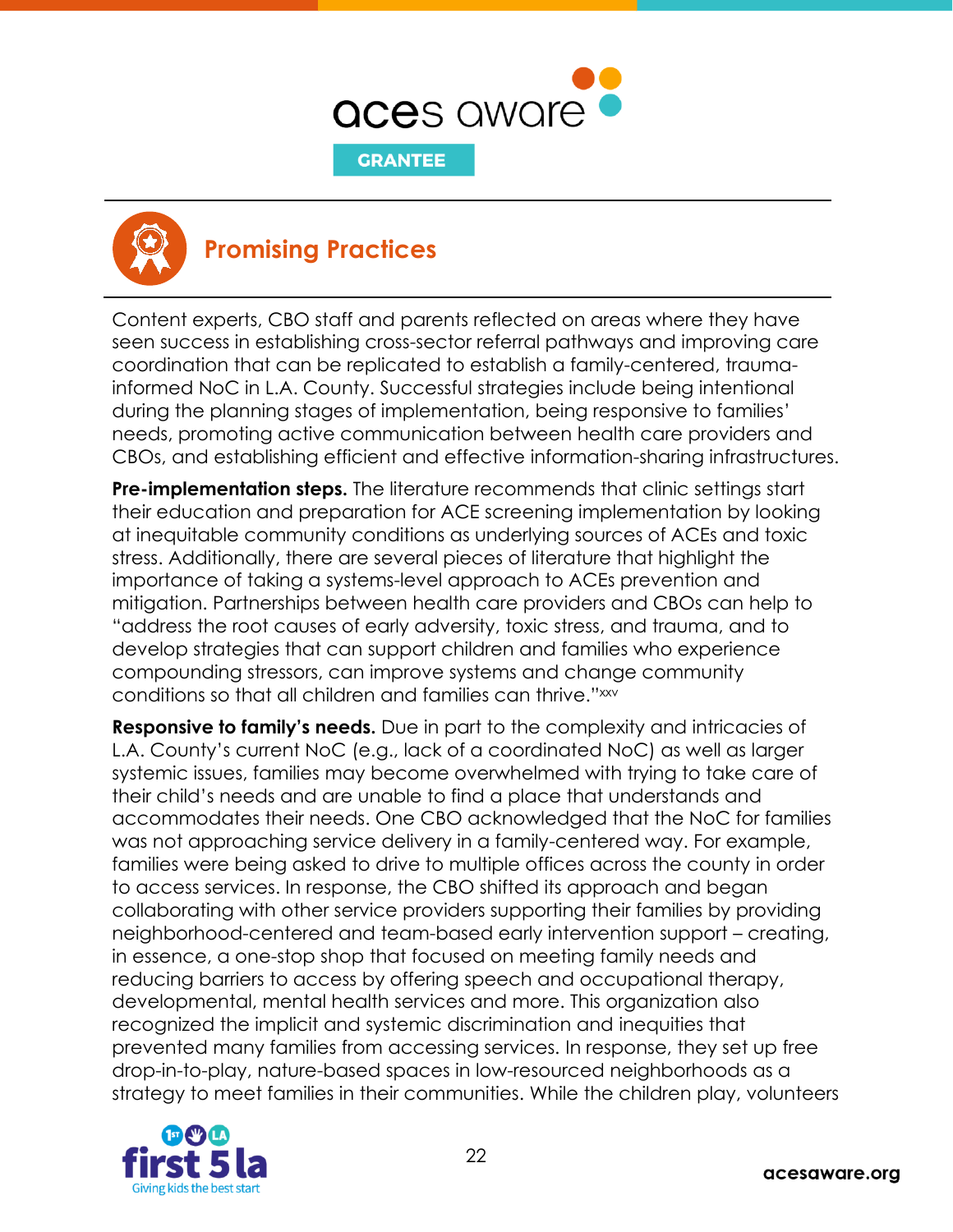

are available to provide caregivers with resources, free screenings, learning lunches and other supports. This shift in service delivery highlighted the importance of community collaboration and underscored the importance of a NoC that is both accessible and family-centered.

**Active communication** between health care providers and CBOs. To build effective referral pathways, it is imperative that health care providers and CBOs keep each other informed and updated on their respective services and resources, eligibility requirements and application processes. Taking the extra step of providing warm handoffs between organizations can also make a big impact on a family's experience. Currently, families are asked to navigate various complex systems that can feel, as one parent noted, like "they are going from one country to another." L.A. County is already home to multiple community collaboratives and structures through which certain providers can interface, so ACEs-related referral pathways should be designed in a way that complements and strengthens existing systems.

**Information sharing infrastructures** that are efficient and effective. In addition to a shared understanding among health care providers and CBOs of each other's services, eligibility criteria and referring practices, efficient and effective information sharing infrastructures must be in place to help improve families' experiences as they navigate the NoC. Once referrals are made, it is critical for health care providers to be able to track referrals and transitions to ensure families are successfully connected to the organization receiving the referral. Developing a closed-loop information transfer process between providers from different systems of care, via electronic (e.g., e-referral system, shared electronic health resources [EHRs], health information exchange) or other means (e.g., shared Excel spreadsheet or telephone), promotes timely and effective information flow. This connectivity and information sharing enables all providers who come in contact with a family to have a common understanding of the important landmarks in the referral process (e.g., referral appointment made, patient information received, appointment completed).

To begin developing a shared tracking system, the literature suggests "recording basic information about each referral or transition, and then developing strategies for assessing and recording whether key milestones (e.g., appointment made, organization received information, appointment kept, report received by primary care) were reached."<sup>xxvi</sup> Once a shared tracking process is in place, establish a quality improvement plan among collaborating partners to ensure families are being supported and both partners are making progress toward meeting shared goals.<sup>xxvi</sup>

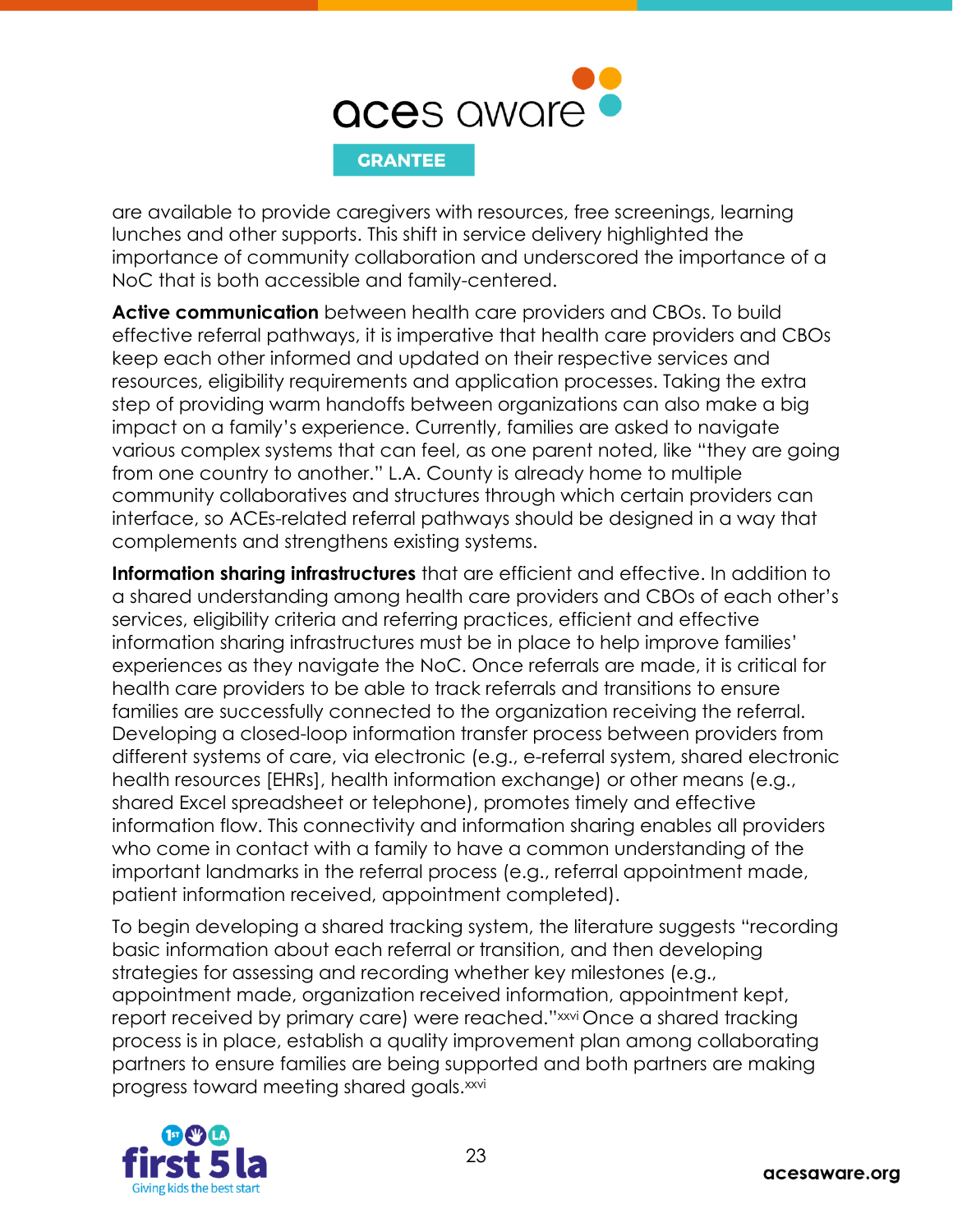



### <span id="page-24-0"></span>**Challenges and Anticipated Barriers**

Although much enthusiasm surrounds building a family-centered NoC in L.A. County, various challenges exist that should be considered as clinicians and providers work to strengthen referral processes and cross-sector relationship building with families and organizations. Common barriers include the missing interoperability due to differing technology platforms used across L.A. County; the lack of shared culture, values and language among systems of care; limited resources; and limitations on who can be reimbursed for screening and followup services.

**Missing interoperability** across differing technology platforms. The literature highlights the importance of shared referral systems when designing a NoC to ensure families are receiving the support they need. Currently, there are multiple information and referral platforms used by health care and service providers across L.A. County; however, the platforms are not interoperable – they do not "talk to each other." This lack of interoperability leads to duplication of efforts, delays and gaps in information sharing, and the absence of a centralized location to maintain updated resource information; more importantly, it may increase instances where families are falling through the cracks.

Some service providers described their experience with different platforms as "**time-consuming**" and even "**paralyzing**." There is a critical need to develop a comprehensive technology system that is family-centered and easy to use, captures critical information CBOs need to report to funders, provides real-time functionality to keep resource information up to date, and minimizes administrative burden. There also needs to be buy-in and commitment from all parties involved to input information in a timely manner. In terms of essential attributes, a family-centered technology platform is equitable, accessible and jargon-free, with features that include centralized intake and referral processes.

**Lack of shared culture, values and language.** Content experts, providers and families highlighted the misalignment among systems of care with different organizational cultures, disparate languages, insufficient time or capacity to understand one another, and limited willingness to adjust and meet each other where they are at. This misalignment results in more burden on the families to navigate and figure out how to work with different organizations within the same NoC. One content expert stated:

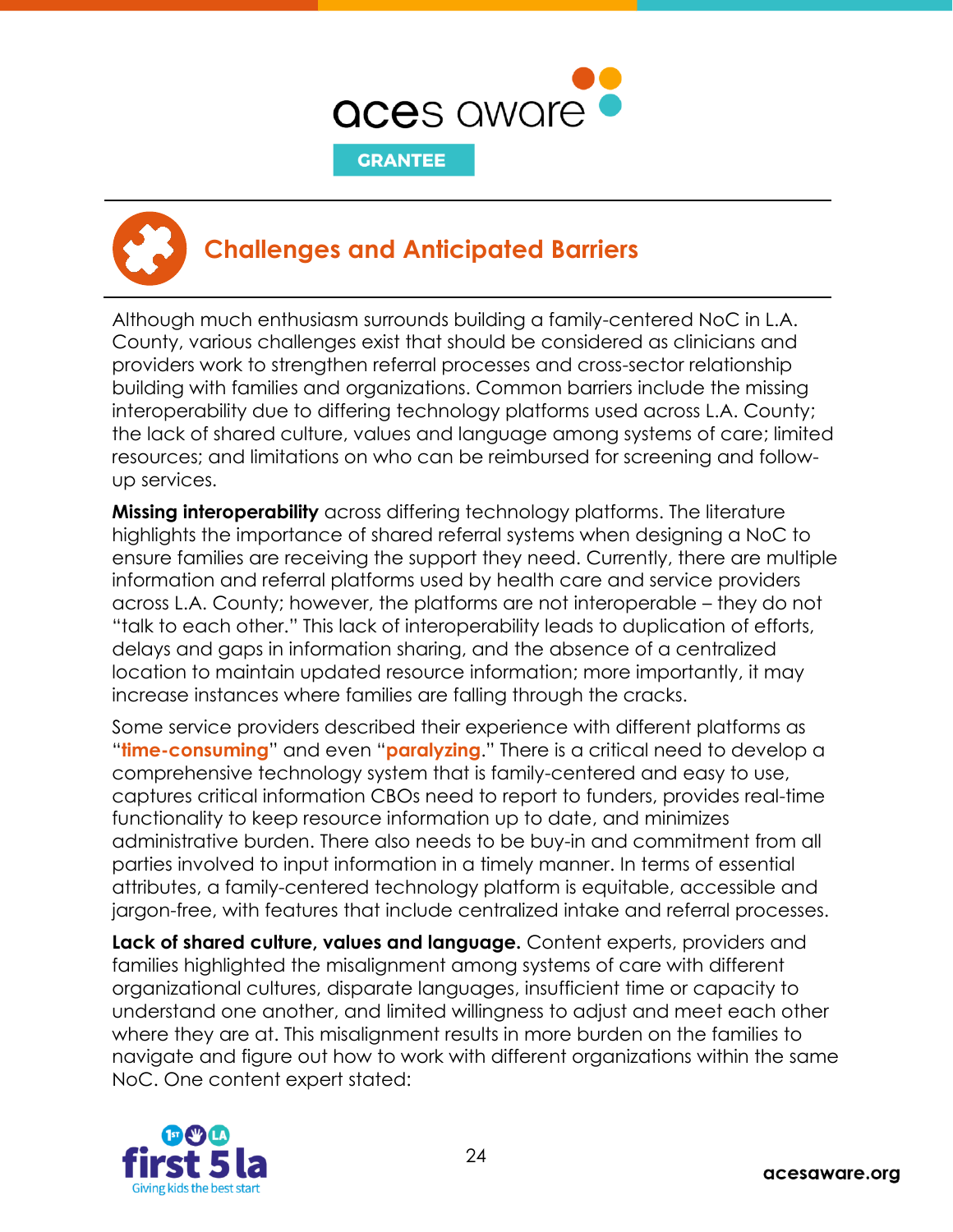

"I think an unfortunate thing is that people are so coupled to their organizational culture that they don't take the time to say, 'Just let me make sure: when you're asking about assessment, are you asking about this?' And if the response is, 'No, that's not what I'm saying,' that there's time taken to get to that common language of understanding so that we know what the needs are. And that organization can say, 'Oh, yes, we do that all day long. Please make a referral and we'll be able to provide the needed services.' I don't know that that is consistently done. And that is a challenge."

NoC session participants highlighted the need for additional resources, as well as the importance of developing shared criteria and expectations at the organizational level of what it means to be part of a network of care with other service providers. This includes shared expectations related to referral processes, training requirements, collaboration with other network partners, representation at various meetings, etc. Participants flagged how leadership buy-in and support are critical for establishing these shared expectations and for prioritizing involvement in a care network.

**Limited resources**. CBOs coordinating with health

"We need to have people from different disciplines learn together and train together, so that we can keep the perspective of others in mind and help make this process more efficient for everyone." - Adriana Molina, Chief Program Officer, Allies for Every Child

care providers are often resource-strapped and have multiple competing priorities, which reduces their capacity to actively participate in a NoC. Similarly, CBOs often lack the staffing and resources needed to build relationships with various networks. One participant at a First 5 LA NoC session shared: "CBOs do not have the capacity [to participate]. CBOs don't have enough staffing or funding; their staff are too busy putting out fires and dealing with community crises."

During the NoC convenings and key informant interviews, CBOs discussed the relationship between technology platforms, data collection, funding, and competition. CBOs have different contracts with different funders. Often, funders impose very specific and stringent data reporting requirements, which limits their ability to develop a universal platform or process for CBOs to collect data. This points to the need for a larger culture and system shift – where CBOs share what data are meaningful for them and funders then adapt to the CBOs' needs, rather than the other way around. In the meantime, having a data-sharing agreement that clearly outlines the expectations and roles the various partners

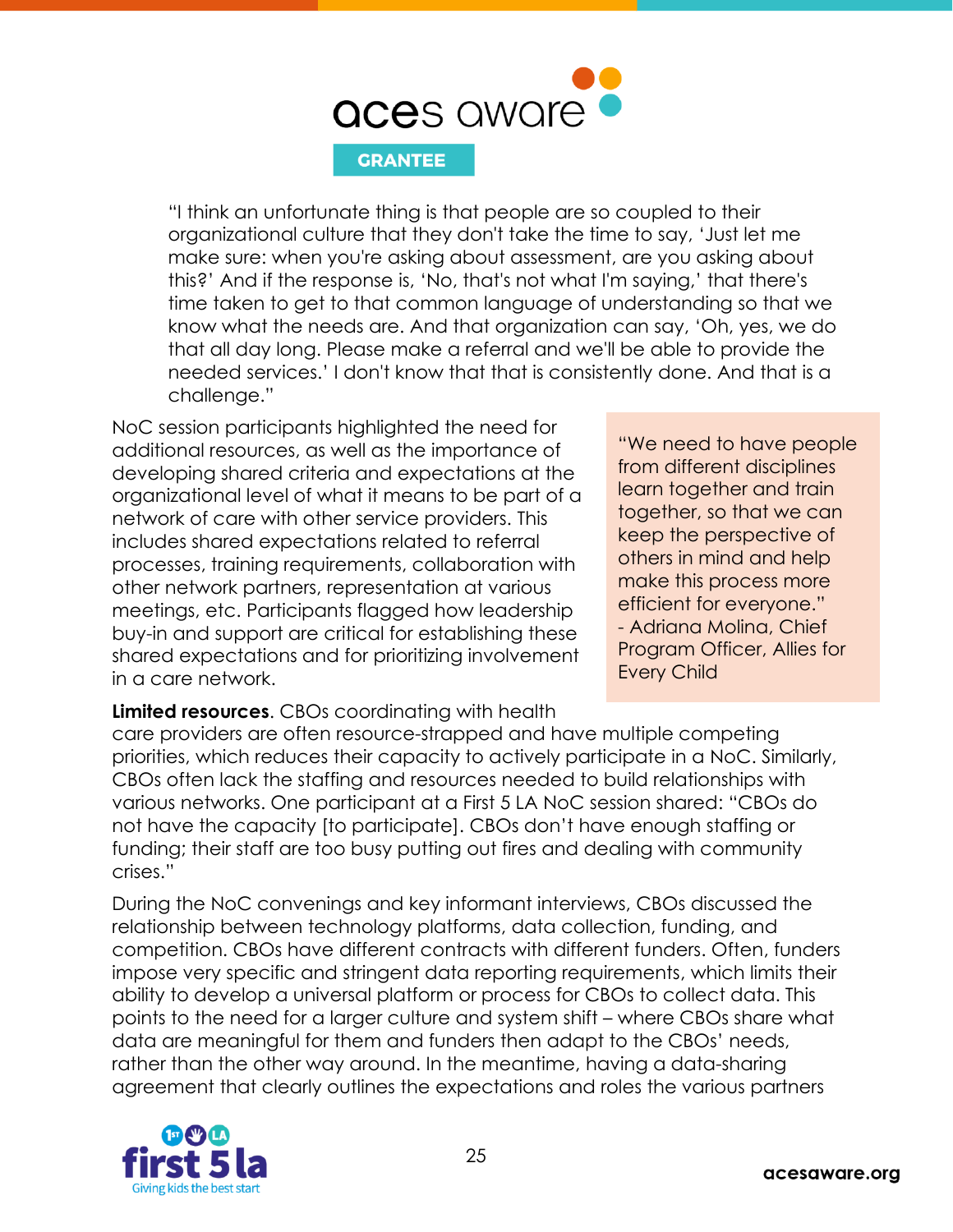

play within the NoC would be extremely helpful. CBOs are often strapped for resources and fundraising often takes significant staff time and effort. Thus, providing CBOs with a clear understanding of and access to funding sources is critical. One strategy includes leaning on existing funding sources such as Medi-Cal and/or leveraging collaborative funding efforts to alleviate the responsibility of individual CBOs to secure consistent funding. Lastly, content experts and providers also explained that because there is rarely enough funding to pay for services, it perpetuates a culture of scarcity and places CBOs in direct competition with one another because they are all vying for the same funding. This prevents intentional relationship building and collaboration, which ultimately has a negative impact on families.

**Limitations on who can be reimbursed** for screening and follow-up services. Institutions outside health care – including community-based providers such as child care centers, schools, and family-serving agencies – may have trusting relationships with families and be better positioned to access services required to meet the needs surfaced by screening. Paraprofessionals within the health care system, such as promotoras and peer navigators, may also be better positioned to save health care providers' time by conducting and discussing the screenings with patients. However, non-health care agencies and paraprofessional staff are currently ineligible for reimbursement through Medi-Cal for the screenings and follow-up services they perform. As a result, this leads to fewer screenings for uninsured individuals and an increased burden on medical staff and primary care providers.



### <span id="page-26-0"></span>**Call to Action in L.A. County**

Families, providers and content experts who participated in the various First 5 LA ACEs Aware provider engagement activities shared recommendations to better support CBOs when developing a NoC across L.A. County to screen and treat ACEs.

**Start with education and preparation to build relationships and shared expectations.**

• **Start with relationship building:** Health plans and other systems leaders create opportunities for cross-sector relationship building (e.g., coffee talks, recurring round table discussions, networking events, etc.) on a regular basis to break down silos between systems of care. These

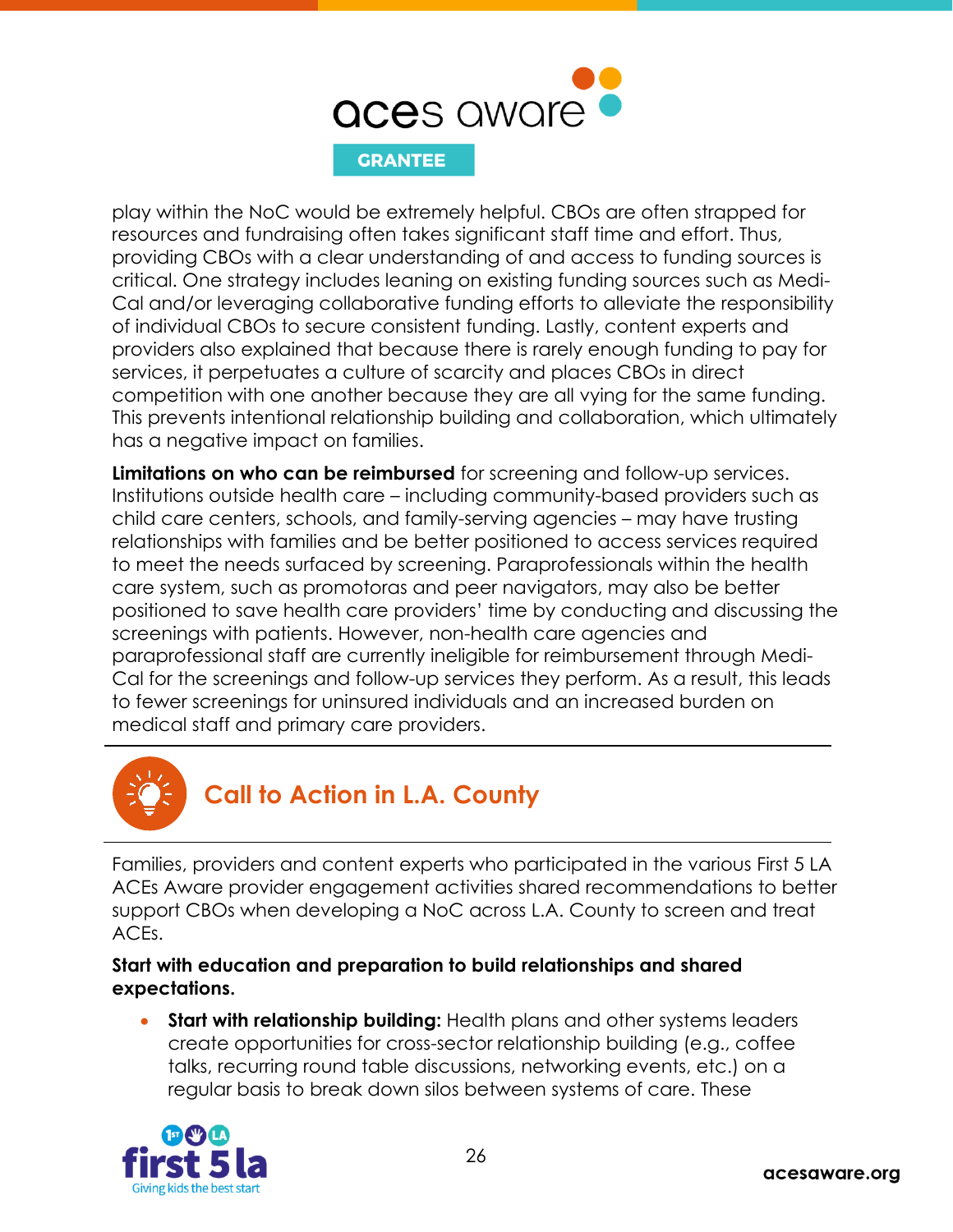

opportunities serve to engage and educate non-health care organizations on how to work with the health care delivery system and Medi-Cal, and vice versa. Engaging in cross-sector partnerships creates more effective service delivery systems; builds trust and reciprocity between leaders and organizations working across lines; and can result in mobilizing assets, changing policies and practices, and making investments that are critical for population health.<sup>xxvi</sup>

- **Develop shared language and understanding:** Similarly, health plans and systems leaders could provide opportunities for cross-sector development of shared language and organizational practices, which are essential to reducing the burden families face when navigating the intricacies of L.A. County's various systems. Expanding the definition to include neighborhood-, community-, and societal-level ACEs, as well as integrating local context, race, oppression and historical trauma, provides a fuller picture of ACEs and how they have impacted – and continue to impact – communities. xxvii,xxviii Health plans and systems leaders should consider how best to leverage the Enhanced Care Management (ECM) strategy of CalAIM<sup>8</sup> to create the space for NoC cross-sector talk and training. Such a space could support the creation of a robust network for care with a shared understanding of shifting responsibility from individuals to systems. xxix
- **Establish a repository of updated resources:** A centralized source of information can help counter misperceptions that there are not enough places to send families with high ACE scores or that the NoC will not be able to hold the numerous referral pathways. Such a repository would provide up-to-date information to health care providers about the various specialist, community-based, and other social services available for patients. The success of both ACE-LA and HMG LA rely on their abilities to stay abreast of community resources, so there may be opportunities to build upon these complementary efforts.

### **Create an accessible and interoperable referral infrastructure.**

**Strengthen standardization:** DHCS could provide guidance and infrastructure for organizations to implement universal consent procedures and utilize the same or similar screenings, data collection, and data sharing procedures. This would reduce redundancies in client experiences and lessen the need for families to redescribe their traumatic experiences.

<sup>8</sup> To learn more about CalAIM strategies, visit[: https://www.dhcs.ca.gov/CalAIM/Pages/calaim.aspx](https://www.dhcs.ca.gov/CalAIM/Pages/calaim.aspx)

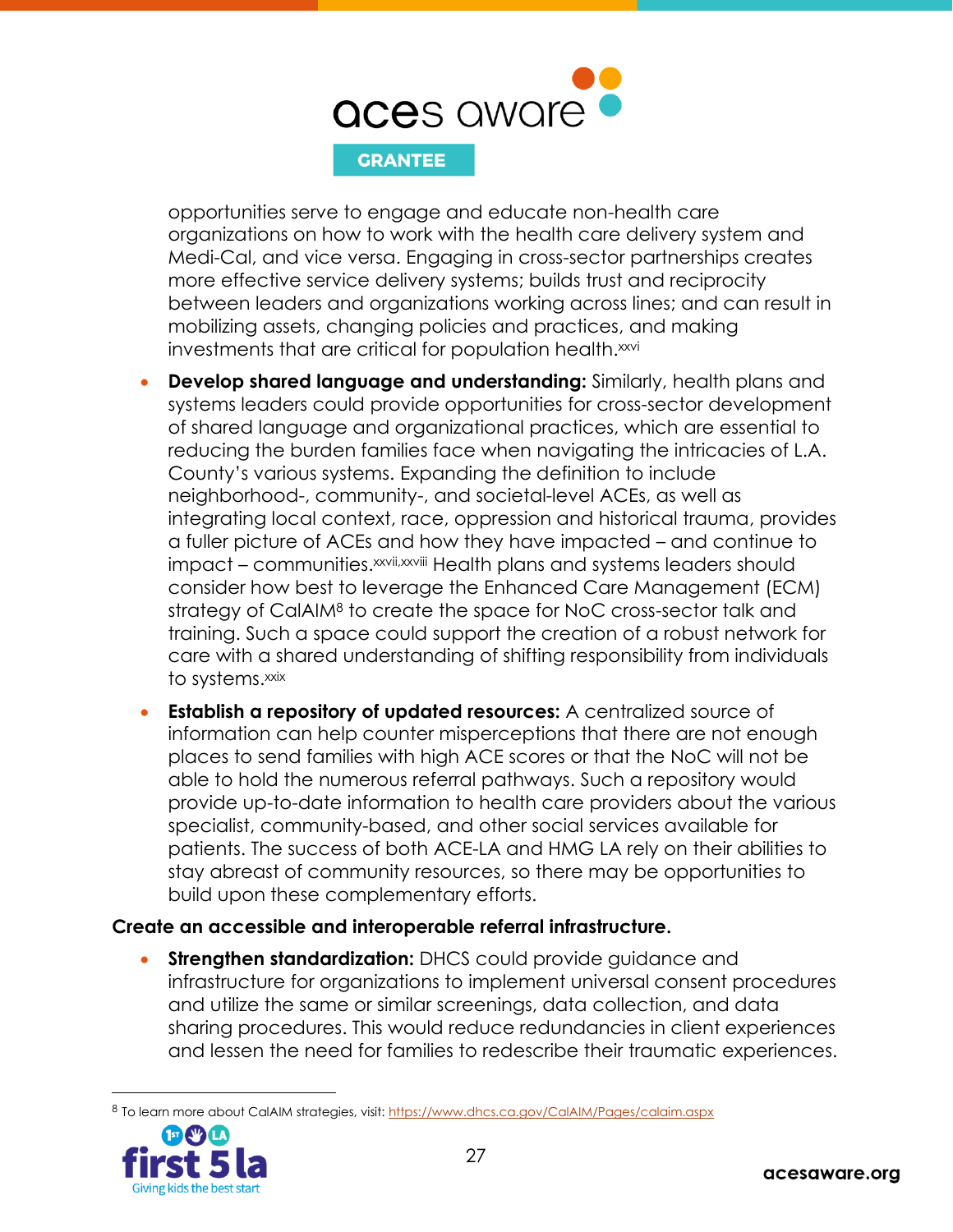

- **Demand interoperability:** Develop a cross-network interoperable data platform that allows collaborative tracking of EHRs, treatment plans and referrals, to ensure all NoC providers are informed of a family's history and that they are connected to the services they need. Or, as health care providers and CBOs have existing platforms, facilitating convenings of the various platforms and their payors can help determine opportunities that support interoperability.
- **Make it accessible to families:** Systems and practices must integrate a patient-facing portal in the data platform(s) that provides families with timely and accurate information and feedback regarding available resources, organization contact information and referral status. The platform should be culturally responsive and address the "-isms" that many L.A. County families experience (e.g., ageism, racism, ableism, etc.), while taking into account the many factors that contribute to the digital divide, including internet access, computer/device access and/or broadband reliability. This platform must also be easy to log in to and navigate, include text-to-speech functions, and be accessible and available in multiple languages. The establishment of a designated line should be considered so families can talk to a human when technology support or information on the status of a referral is needed.
- **Get funders on the same page:** Funders must have a common understanding regarding data expectations. This coordination and alignment between funders will make it easier for CBOs to communicate with each other and health providers and will also make communication easier between funders so that they can best compare the impact and determine how best to pool resources.

### **Expand resource hubs where multiple services can be accessed at once.**

- **Support existing resource hubs:** Across the county there are limited number of hubs where a variety of services can be accessed in one place to determine best practices. Due to the vast geography of L.A. County, families would benefit from being able to go to one centralized location for all the services their family needs in their region, especially families living in the more rural parts of the county with less access to services.
- **Leverage changes to Medi-Cal:** There is the potential for health plans to advocate that the narrow focus of Community Supports (formerly called In Lieu of Services) or ECM strategies be expanded for increased community-based coordination of services. ECM is a core strategy of CalAIM and a whole-person, cross-sector approach to comprehensive

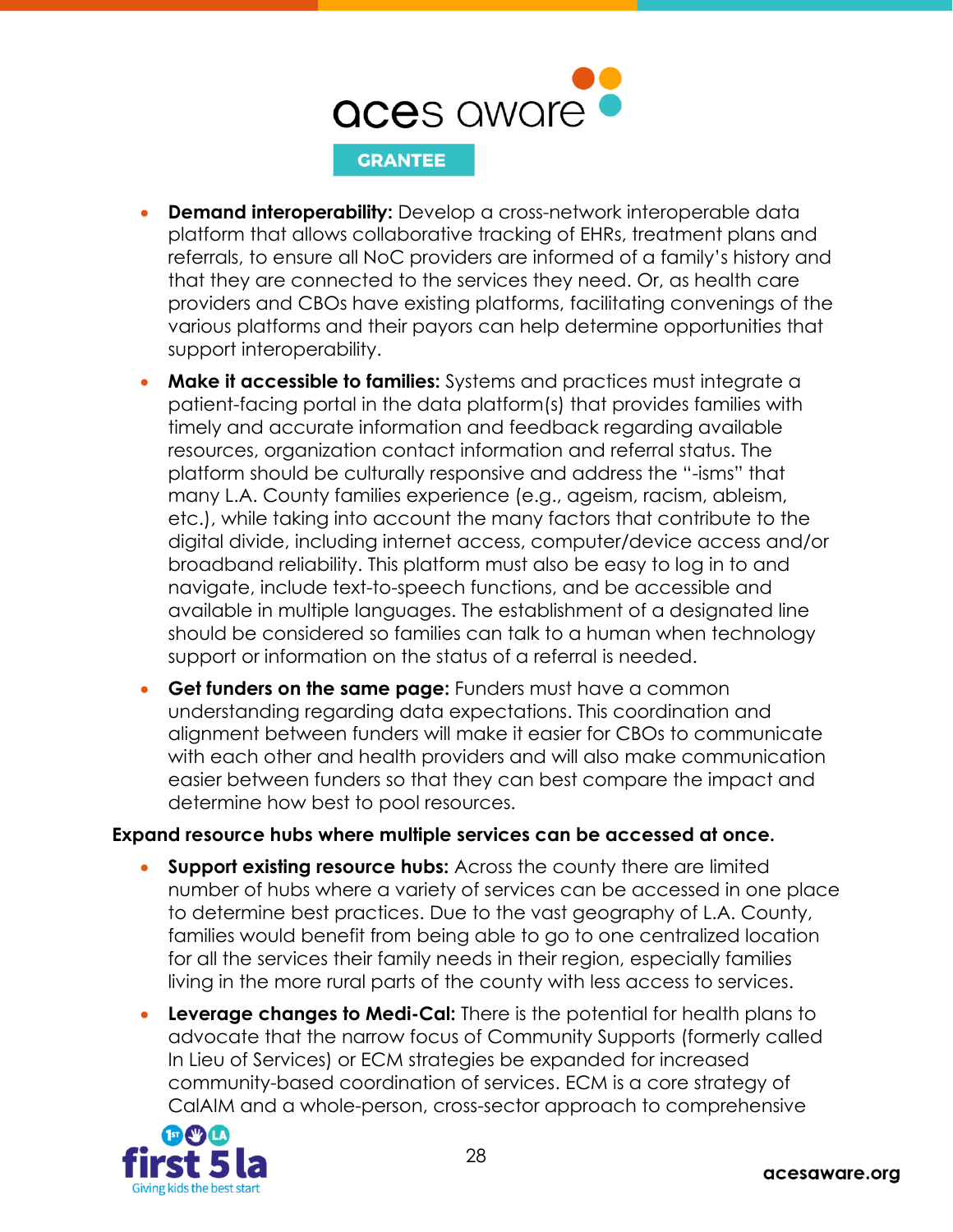

care management (both clinical and non-clinical needs) for high-cost, high-need Medi-Cal beneficiaries. Another core strategy of CalAIM is Community Supports, which offers medically appropriate and costeffective optional alternatives to services for managed care members.

**Grow the workforce and strengthen access through meaningful inclusion of doulas, peer support staff such as community health workers and others in care coordination.**

• **Redefine who does care coordination:** Practices identify key staff who can serve as point people for patients seeking support with referrals and/or overall care navigation. These staff could also support the tasks of troubleshooting logistical and other challenges that families may encounter in accessing services; going into the community with them to make sure they are able to keep appointments; and advocating on the family's behalf. In addition, they can establish relationships with local resources and CBOs to aid in care coordination.

### **Expand access to reimbursement for screening and care planning.**

- **Involve paraprofessionals:** DHCS could expand reimbursement and provide infrastructure and specialized training to paraprofessionals in primary care settings, such as promotoras or community health workers, to develop care plans. If the goal of ACEs Aware is to expand access to ACE screening, then leverage trusted paraprofessionals in the screening and care planning process. Their involvement recognizes those with lived experience may be better suited to work with families as they are more reflective of the community families come from and acknowledges the limited time medical providers have to spend with families to build a trusting relationship.
- **Partner with other trusted providers:** DHCS should consider expanding reimbursement for screening and care planning to others outside of health care that typically develop trust and empathy with families, such as with a child care provider, family-serving agencies or other communitybased service providers. Professionals in these settings are usually familiar with and trained in conducting assessments and might be better positioned to do so than health care providers in some cases.

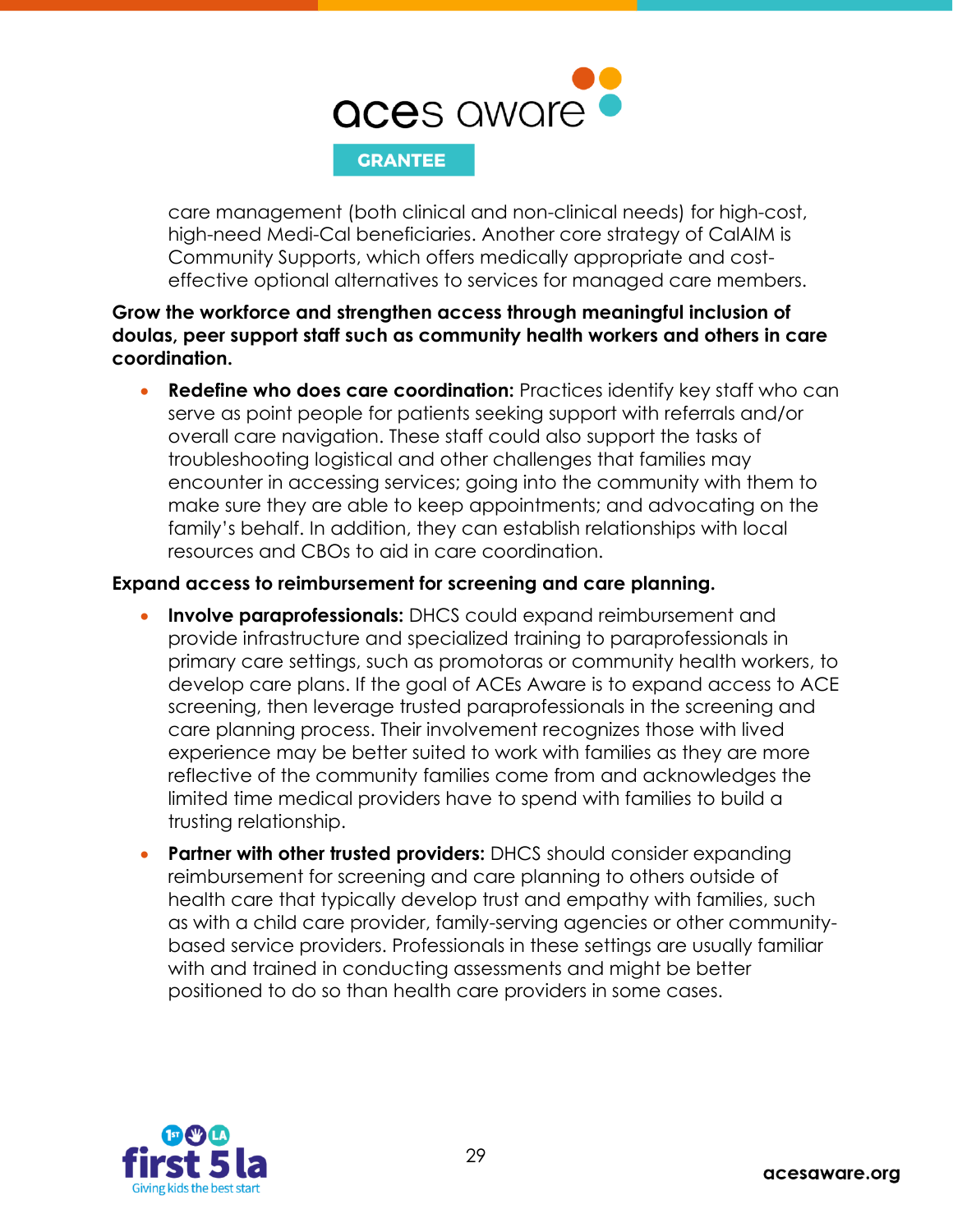

<span id="page-30-0"></span>**Conclusion**

This report presents the data available to date and the early-stage recommendations focused on family and CBO perspectives. Enacting widespread ACE screening and treatment is a complex and intricate task that takes thoughtful and intentional planning. Data were limited for some topics such as equity, culturally responsive screening processes and innovative funding; these topics should be explored further in future research before moving to widespread implementation.

This report highlights the importance of transparency and family-centeredness, trauma-informed approaches, and adequate preparation before moving to widespread ACE screening implementation.

**Transparency and family-centeredness in all stages of the screening, referral and treatment process are essential.** Transparency is an integral component of establishing trust between families and providers. Research suggests there is a positive relationship between patient-provider trust, health outcomes, and patient satisfaction.<sup>xx</sup> Transparency entails being clear and open about why the information is being collected and how it will inform care. It is also important to design a family-centered process that provides a choice in how to complete the screening and sends information about the screening ahead of time. Clinicians and service providers should also be transparent and collaborative with families about their treatment plans and referral process by explaining what the referral process is, how the referral fits into their treatment plan and what to expect once the receiving agency receives the referral.

**Screening for and treating ACEs in a trauma-informed and culturally responsive way is critical.** Clinicians, service providers and family members reiterated the importance of taking a trauma-informed approach to screening and treating ACEs to reduce potential harm. This means ensuring screening procedures prioritize the family's experience, results are discussed in a nonjudgmental and empathetic way, and the referral network is also trained to approach patient care in a trauma-informed way. This includes taking a strength-based approach to care and acknowledging and building upon family strengths at all points of the screening and treatment process. One way to promote trauma-informed approaches and build staff capacity is to jointly train health care and other providers on trauma-informed approaches to care and practical methods for using those approaches in ACE screening. Stakeholders used terms like "foundational" and "non-negotiable" when describing the importance of approaching ACE screening and treatment in a trauma-informed way,

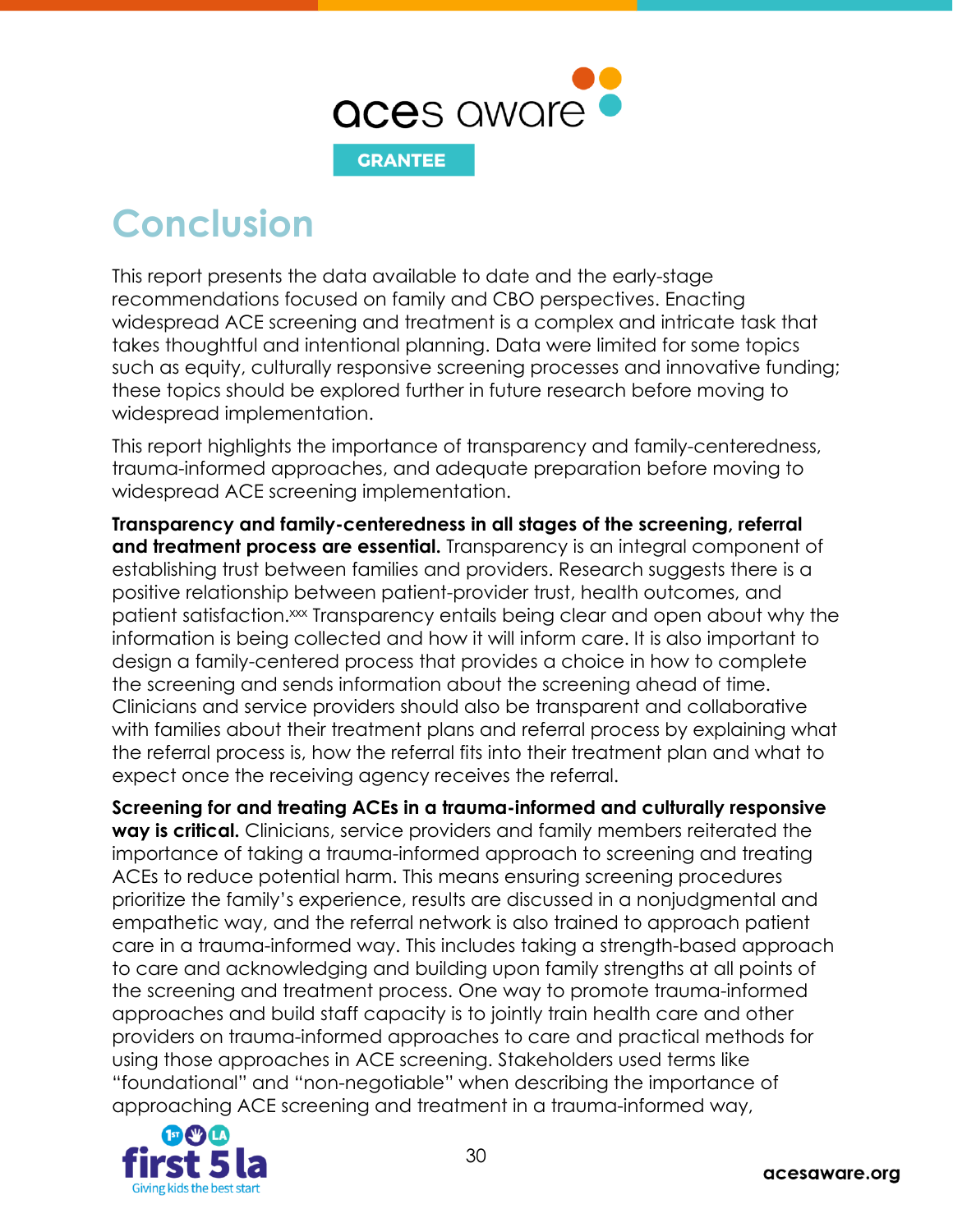

underscoring the importance of building a trauma-informed culture across L.A. County systems of care. Shifting the network of care in L.A. County toward a trauma-informed paradigm has been a goal of First 5 LA; additional information on this effort can be found in the [Year 2 L.A. County Trauma and Resiliency-](https://www.first5la.org/postfiles/files/TRISC-Y2-Lessons.pdf)[Informed Systems Change Initiative Report.](https://www.first5la.org/postfiles/files/TRISC-Y2-Lessons.pdf)

Cultural congruence and language preferences are also critical components of delivering trauma-informed care. Ensuring there are staff in health care settings that share similar cultural backgrounds and lived experiences with the patients they serve is an important aspect to consider when screening for ACEs. Cultural congruence can help with delivering care in a culturally responsive way, in the patient's preferred language, and can minimize discomfort patients may have with the screening.

**Clinicians and other providers need education and training on how to respond to screening results and refer for treatment prior to implementation.** While it is important for providers to understand a family's trauma history in relation to their health, it is vital to ensure providers have the training to address the trauma they may unearth and the ability to connect families with needed services and resources if appropriate. Without preparation on how to respond to a high ACE score and connect families to services and supports that can treat their underlying trauma, screening for ACEs alone can re-traumatize families and cause psychological harm. ACEs Aware has various efforts underway to better support and prepare health care providers – beyond the two-hour training required to qualify for reimbursement – so that they are able to conduct an ACE screening and respond to the results appropriately. Additionally, ACEs Aware has awarded grants to build the capacity of health care providers to screen and treat ACEs, and several of these grants were awarded to L.A. County organizations. The largest ACEs Aware investment in the county is in ACEs-LA, which is looking to transform how DHS clinicians refer to CBOs. Other grantees, such as AltaMed, Children's Hospital Los Angeles and L.A. County Department of Public Health, are developing provider trainings and materials.

Relatedly, health care professionals must also have a strong understanding of the impact systemic racism has had on their patients, as well as how the implicit biases they hold influence their patient care. It is essential that health care systems – from leadership to front-line staff – undergo trainings and selfassessments that focus on mitigating the impact of systemic racism and implicit bias on the decisions and recommendations they make for their patients; this will help prevent them from administering inappropriate treatment plans and

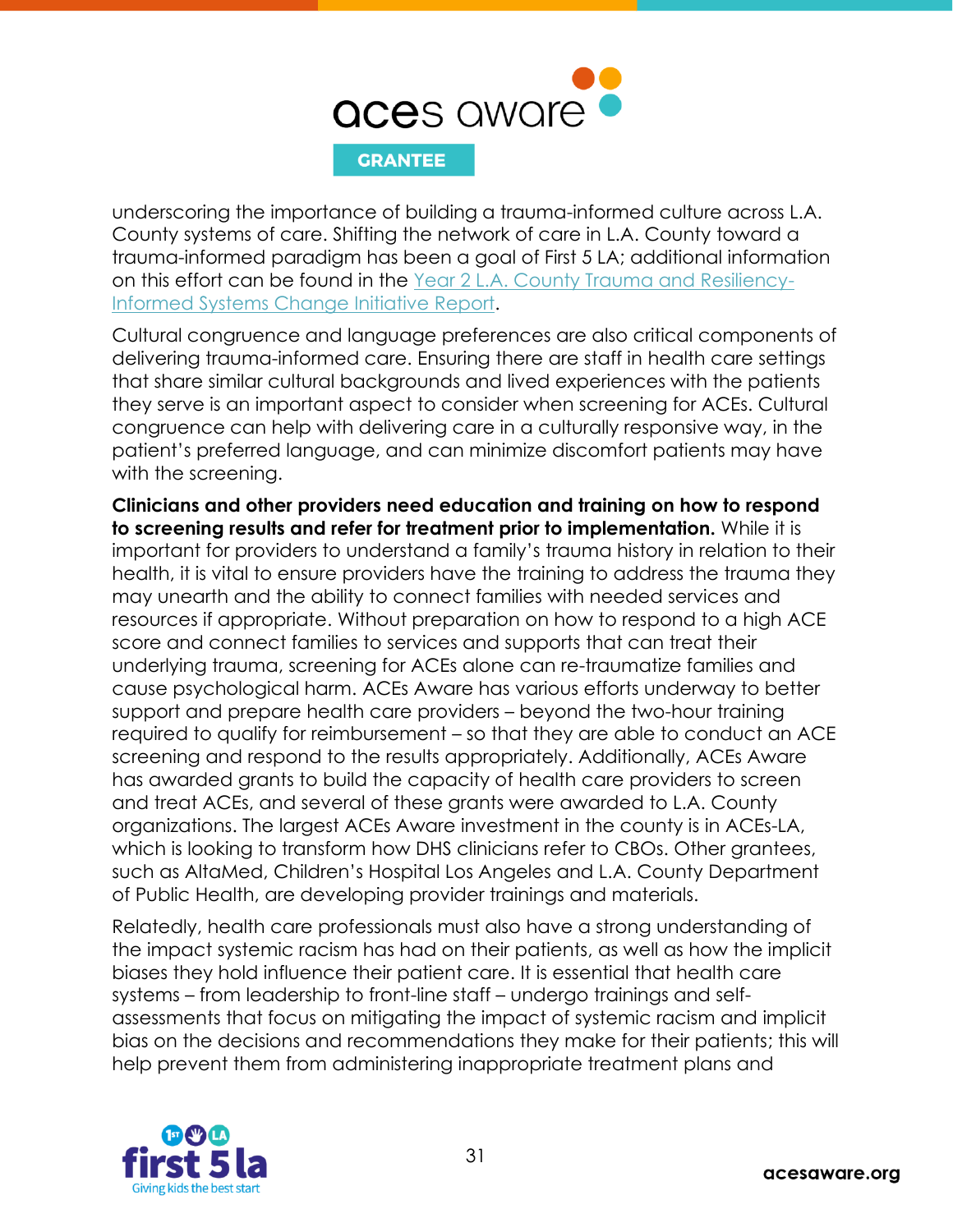

perpetuating the victimization of marginalized communities. This would require ongoing institutional support and commitment.

Organized by critical features required for systems change, the following call to action items should be considered by state and county systems, health plans and other family- and child-serving providers as L.A. County works toward incorporating ACE screening and treatment into family-centered systems of care for children and families.

### **High-Quality Supports**

- Normalize screenings in practice to mitigate stigma experienced by families.
- Consider cultural congruence and address implicit biases between health care providers and patients.
- Take a family-centered, shared decision-making approach to interacting with families that is strengths-based.

### **Aligning Systems**

- Start with education and preparation to build relationships and shared expectations between organizations.
- Ensure cross-sector partners develop a shared language and understanding of the framing of ACEs in a historical and systems context, rather than as an individual experience.
- Create an accessible and interoperable referral infrastructure that integrates into EHR and other data systems.

### **Improved Access**

• Build resource hubs where multiple services can be accessed at once.

**Sustainable Supports**

- Grow the workforce through meaningful inclusion of doulas, peer support staff such as community health workers and others in care coordination.
- Expand access to reimbursement for screening and care planning to other providers who serve Medi-Cal patients.

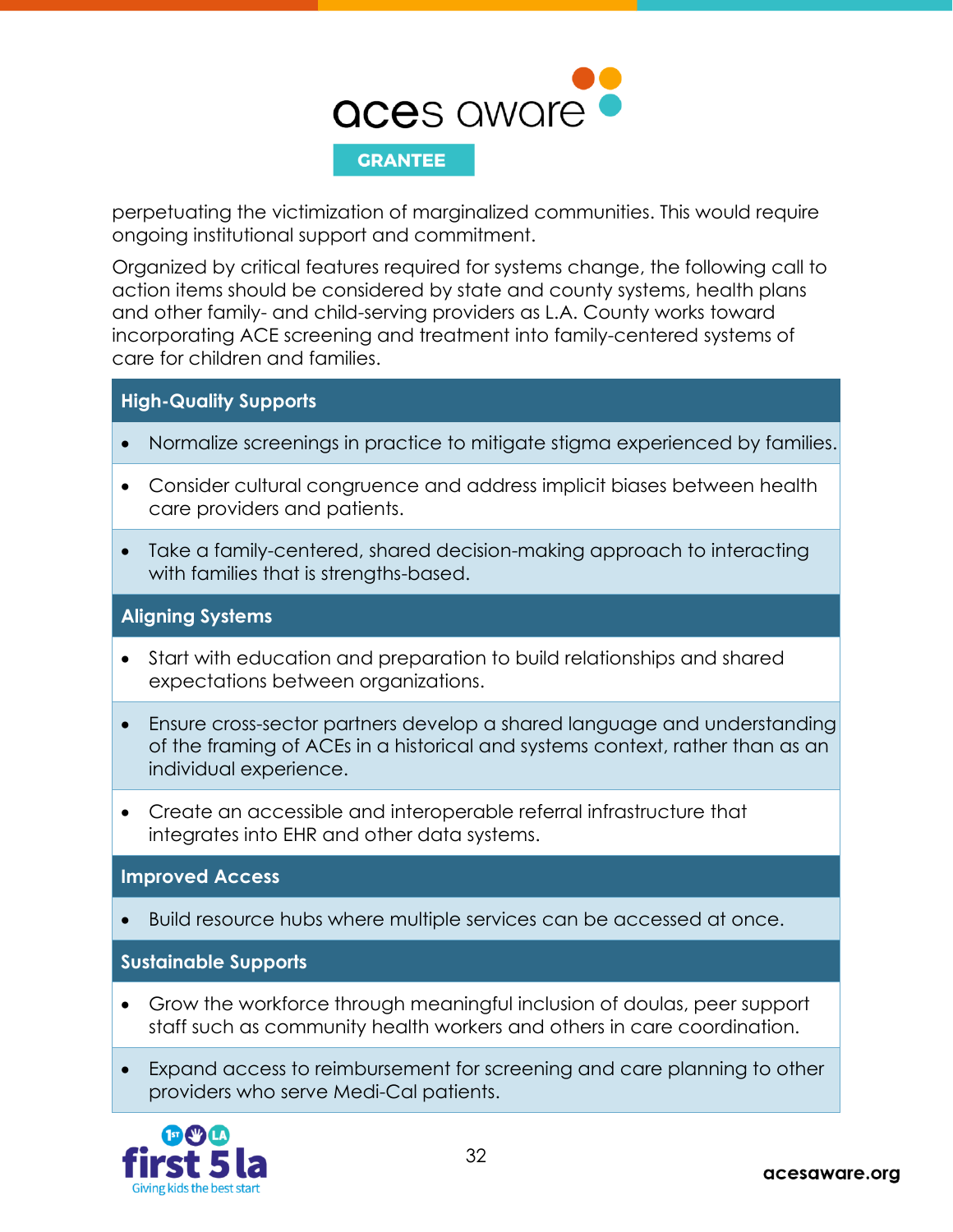

## <span id="page-33-0"></span>**References**

<sup>i</sup> Felitti, V. J., Anda, R. F., Nordenberg, D., Williamson, D. F., Spitz, A. M., Edwards, V. … Marks, J. S. (1998). Relationship of childhood abuse and household dysfunction to many of the leading causes of death in adults: The Adverse Childhood Experiences (ACE) Study. *American Journal of Preventive Medicine, 14*, 245–258.

ii California Department Public Health, Injury and Violence Prevention Branch and the California Department of Social Services, Office of Child Abuse Prevention, California Essentials for Childhood Initiative, the University of California, Davis Violence Prevention Research Program, the University of California, Firearm Violence Research Center. (2020). *Adverse Childhood Experiences data report: Behavioral Risk Factor Surveillance System (BRFSS), 2011-2017 – An overview of Adverse Childhood Experiences in California*. California Department of Public Health and the California Department of Social Services. [https://www.pacesconnection.com/g/california-aces-](https://www.pacesconnection.com/g/california-aces-action/fileSendAction/fcType/0/fcOid/509387504523927863/filePointer/509387504523928034/fodoid/509387504521175235/ACEs-BRFSS-Data-Report.pdf)

[action/fileSendAction/fcType/0/fcOid/509387504523927863/filePointer/509387504523928034/fodoid/509387504521175235](https://www.pacesconnection.com/g/california-aces-action/fileSendAction/fcType/0/fcOid/509387504523927863/filePointer/509387504523928034/fodoid/509387504521175235/ACEs-BRFSS-Data-Report.pdf) [/ACEs-BRFSS-Data-Report.pdf](https://www.pacesconnection.com/g/california-aces-action/fileSendAction/fcType/0/fcOid/509387504523927863/filePointer/509387504523928034/fodoid/509387504521175235/ACEs-BRFSS-Data-Report.pdf)

iii Hughes, K., Bellis, M. A., Hardcastle, K. A., Sethi, D., Butchart, A., Mikton, C. … Dunne, M. P. (2017). The effect of multiple Adverse Childhood Experiences on health: A systematic review and meta-analysis. *The Lancet Public Health*, 2(8). [https://www.thelancet.com/pdfs/journals/lanpub/PIIS2468-2667\(17\)30118-4.pdf](https://www.thelancet.com/pdfs/journals/lanpub/PIIS2468-2667(17)30118-4.pdf)

iv Bhushan, D., Kotz, K., McCall, J., Wirtz, S., Gilgoff, R., Dube, S.R. … Burke Harris, N. (2020). *Roadmap for resilience: The California Surgeon General's report on Adverse Childhood Experiences, toxic stress, and health*. Office of the California Surgeon General. [https://www.acesaware.org/wp-content/uploads/2020/12/Roadmap-For-Resilience\\_CA-Surgeon-](https://www.acesaware.org/wp-content/uploads/2020/12/Roadmap-For-Resilience_CA-Surgeon-Generals-Report-on-ACEs-Toxic-Stress-and-Health.pdf)[Generals-Report-on-ACEs-Toxic-Stress-and-Health.pdf](https://www.acesaware.org/wp-content/uploads/2020/12/Roadmap-For-Resilience_CA-Surgeon-Generals-Report-on-ACEs-Toxic-Stress-and-Health.pdf)

<sup>v</sup> ACEs Aware. (2021). *Trauma-informed care*. State of California Department of Health Care Services. <https://www.acesaware.org/ace-fundamentals/principles-of-trauma-informed-care/>

vi Weber-Gasparoni, K. (2019). Examination, diagnosis, and treatment planning of the infant and toddler. In A. J. Nowak, J. R. Christensen, T. R. Mabry, J. A. Townsend, & M. H. Wells (Eds.), *Pediatric dentistry: Infancy through adolescence* (6th ed., pp. 200-215). Elsevier[. https://doi.org/10.1016/B978-0-323-60826-8.00014-6](https://doi.org/10.1016/B978-0-323-60826-8.00014-6)

vii National Pediatric Practice Community & Center for Youth Wellness. (2019). *National pediatric practice community on ACE screening pilot: Training and technical assistance guide*. [https://www.acesaware.org/wp](https://www.acesaware.org/wp-content/uploads/2019/12/National-Pediatric-Practice-Community-on-ACEs-Screening-Pilot.pdf)[content/uploads/2019/12/National-Pediatric-Practice-Community-on-ACEs-Screening-Pilot.pdf](https://www.acesaware.org/wp-content/uploads/2019/12/National-Pediatric-Practice-Community-on-ACEs-Screening-Pilot.pdf)

viii Ibid.

ix Bodendorfer, V., Koball, A. M., Rasmussen, C., Klevan, J., Ramirez, L., & Olson-Dorff, D. (2020). Implementation of the Adverse Childhood Experiences conversation in primary care. *Family practice, 37*(3), 355-359. <https://academic.oup.com/fampra/article/37/3/355/5638073>

<sup>x</sup> Herman, K., Walls, M., & Healing Pathways Team. (n.d.). *The long term resonance of benevolent childhood experiences among indigenous young adults.* <https://www.nihb.org/aces-resource-basket/bce%20NCRE%20poster%20FINAL.PDF>

xi Merrick, J. S., Narayan, A. J., DePasquale, C. E., & Masten, A. S. (2019). Benevolent Childhood Experiences (BCEs) in homeless parents: A validation and replication study. *Journal of family psychology, 33*(4), 493–498. <https://doi.org/10.1037/fam0000521>

xii National Pediatric Practice Community & Center for Youth Wellness. (2019). *National pediatric practice community on ACE screening pilot: Training and technical assistance guide*. [https://www.acesaware.org/wp](https://www.acesaware.org/wp-content/uploads/2019/12/National-Pediatric-Practice-Community-on-ACEs-Screening-Pilot.pdf)[content/uploads/2019/12/National-Pediatric-Practice-Community-on-ACEs-Screening-Pilot.pdf](https://www.acesaware.org/wp-content/uploads/2019/12/National-Pediatric-Practice-Community-on-ACEs-Screening-Pilot.pdf)

xiii Ibid

xiv California Behavioral Health Planning Council. (2021). *California Behavioral Health Planning Council excerpt of: California Health and Human Services Agency (CHHS) children and youth behavioral health initiative (May revision 2021- 22).* [https://www.dhcs.ca.gov/services/MH/Documents/CBHPC-General/CBHPC-Summary-of-CHHS-ChildrenYouth-](https://www.dhcs.ca.gov/services/MH/Documents/CBHPC-General/CBHPC-Summary-of-CHHS-ChildrenYouth-BHI.pdf)[BHI.pdf](https://www.dhcs.ca.gov/services/MH/Documents/CBHPC-General/CBHPC-Summary-of-CHHS-ChildrenYouth-BHI.pdf)

xv ZERO TO THREE. (2021). *HealthySteps*. <https://www.healthysteps.org/>

xvi Schor, E. L. (2019). Ten essential characteristics of care coordination. *Pediatrics, 173*(1): 5. doi:10.1001/jamapediatrics.2018.3107

xvii Bhushan, D., Kotz, K., McCall, J., Wirtz, S., Gilgoff, R., Dube, S.R. … Burke Harris, N. (2020). *Roadmap for resilience: The California Surgeon General's report on Adverse Childhood Experiences, toxic stress, and health*. Office of the California